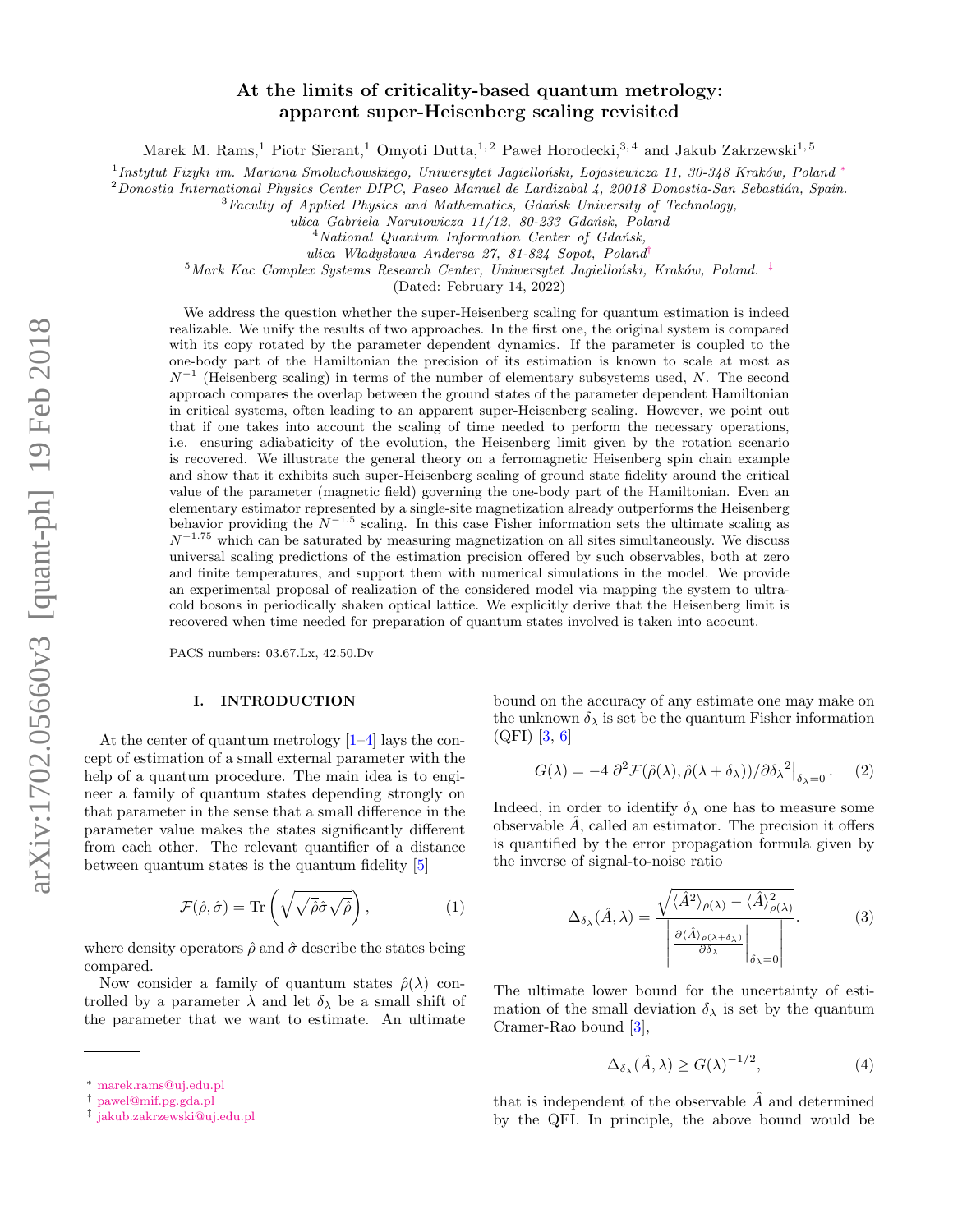saturated by some special observable  $\hat{\tilde{A}}$ , called symmetric logarithmic derivative operator, satisfying  $2\frac{\partial \hat{\rho}(\lambda)}{\partial \lambda}$  =  $\hat{A}\hat{\rho}(\lambda) + \hat{\rho}(\lambda)\hat{A}$ . In practice, however, an identification of an appropriate symmetric logarithmic derivative operator is a formidable task in itself. We shall show that for a quite general class of systems a possible alternative yielding in some limits at least a correct scaling with the system size exists.

There are basically two different scenarios discussed in the literature on how to introduce the dependence of the state on the parameter  $\delta_{\lambda}$ . In the first approach [\[7–](#page-12-5)[9\]](#page-12-6) the state is rotated by some Hamiltonian and then the estimator observable  $\tilde{A}$  is measured – providing the accuracy that is determined by the error propagation formula. Let us call it a rotation scenario.

In principle, with many-body interacting Hamiltonian the corresponding Fisher information could have implied the error vanishing exponentially with  $N$  [\[10\]](#page-12-7). It has been proven, however, that when the Hamiltonian is composed only of local on-site (or one-body - see e.g. [\[11\]](#page-12-8)) terms  $\hat{h}_n$ , i.e.

<span id="page-1-3"></span>
$$
\hat{H} = \lambda \hat{H}_1 = \lambda \sum_{n=1}^{N} \hat{h}_n,
$$
\n(5)

then at most  $G^{-1/2} \sim N^{-1}$ . Such a scaling is referred to as the Heisenberg limit and should be contrasted with the classical type of behavior where  $G^{-1/2} \sim N^{-1/2}$ , i.e. the shot noise limit. It has been argued that adding to the above Hamiltonian other interactions – not coupled to  $\lambda$  – cannot improve the scaling beyond the Heisenberg limit [\[11–](#page-12-8)[16\]](#page-12-9). Furthermore, let us mention that the final formula is quite sensitive to a local noise and because of that one basically always ends up with the classical scaling for large enough  $N$  [\[17\]](#page-12-10).

More precisely, bringing the time of the evolution explicitly into the picture, for the Hamiltonian of the form

<span id="page-1-1"></span>
$$
\hat{H} = \hat{H}_0 + \lambda \hat{H}_1,\tag{6}
$$

it has been proven that [\[11\]](#page-12-8),

<span id="page-1-0"></span>
$$
G^{-1/2} \ge \frac{1}{t||\hat{H}_1||}.\tag{7}
$$

Above, t is the time of the evolution and  $\|\hat{H}_1\|$  is the norm of the operator coupled to  $\delta \lambda$ . Most importantly, as the time factor might be experimentally limited, the focus usually is on the scaling of the norm only. The above bound holds for any initial state. Saturating it, if at all possible in the general case (even only in the limit of short times), usually requires considering highly entangled GHZ-like probe states.

When the Hamiltonian  $\hat{H}_1$  above includes k-body terms, the possible scaling shifts to  $G^{-1/2} \sim N^{-k}$  [\[11\]](#page-12-8), provided that all possible k-body subsets are present in  $\hat{H}_1$  to contribute to the norm in Eq. [\(7\)](#page-1-0). In principle, this might allow to go beyond the Heisenberg limit for  $k \geq 2$ . Such democratic couplings are, however, difficult to create in Nature. Recently, those results were extended to describe both open and noisy systems [\[18–](#page-12-11)[22\]](#page-12-12).

The rotation scenario serves also as a powerful entanglement detector [\[23,](#page-12-13) [24\]](#page-12-14) which can detect a vanishing fraction of entanglement [\[25\]](#page-12-15) or even bound entanglement [\[26\]](#page-12-16) with scaling close to the Heisenberg limit. Entanglement detection method has recently found a new application in the proposal to extract the Fisher information from a dynamical susceptibility of the thermal input state [\[27\]](#page-12-17) (see also [\[28\]](#page-12-18)), which is measurable, for instance, by means of Bragg spectroscopy [\[29,](#page-12-19) [30\]](#page-12-20). Recently, the pure state metrology in the spirit of the rotation scenario has been reformulated in terms of the Loschmidt echo  $[31, 32]$  $[31, 32]$ . Let us also mention that one can consider Fisher information as a detector of nonequilibrium phase transitions [\[33,](#page-12-23) [34\]](#page-12-24) or for multipartite entanglement questions [\[35\]](#page-12-25). For a review of quantum enhanced measurements without entanglement see [\[36\]](#page-12-26).

Having all the above in mind, one immediately recalls the second approach that connects estimation problem to the concept of criticality [\[37](#page-12-27)[–45\]](#page-13-0). In that approach one focuses on the situation where the dependence of the state on  $\lambda$  has a completely different origin. The state  $|\Psi(\lambda)\rangle$ is the ground state of the Hamiltonian depending on the parameter  $\lambda$ , which exhibits criticality at some critical point  $\lambda_c$ . The essence of this approach is an observation that in the vicinity of the critical point the ground states overlap becomes drastically sensitive to small change of  $\lambda$ . Clearly, this sensitivity is again quantified by QFI.

In the context of ground state fidelity (or more generally for the thermal states) it is customary to introduce fidelity susceptibility  $\chi_F(\lambda)$ . For sufficiently small  $\delta_{\lambda}$ , in a finite system, one has

<span id="page-1-2"></span>
$$
\mathcal{F}(\hat{\rho}(\lambda), \hat{\rho}(\lambda + \delta_{\lambda})) = 1 - \frac{1}{2}\chi_F(\lambda)\delta_{\lambda}^2 + O(\delta_{\lambda}^3). \tag{8}
$$

Fidelity susceptibility and QFI are directly proportional to the Bures distance between density matrices at slightly differing values of  $\lambda$  [\[40,](#page-13-1) [46\]](#page-13-2) and  $G(\lambda) = 4\chi_F(\lambda)$ .

Interestingly, it has been observed in this case that for Hamiltonian [\(6\)](#page-1-1), criticality can boost QFI to  $G^{-1/2} \sim$  $N^{-l}$  with  $2 < l < 3$ , see [\[47](#page-13-3)[–49\]](#page-13-4), leading to an apparent super-Heisenberg scaling. There seems to exist a clear contradiction with the rotation scenario. Can these two pictures be reconciled? This is the main aim of the present work – we solve this super-Heisenberg puzzle. We show that the overlap measurement contains an additional ingredient, namely the time it takes to transform one ground state into another one at a slightly different parameter value. This may be translated into the additional N-power scaling of time in the vicinity of the critical point if one assumes adiabatic dynamics, which is a necessity if we are to compare ground states. This allows us to reconcile the two approaches to quantum metrology.

The rest of the article is organized as follows. In Sec. [II](#page-2-0) we define and discuss basic properties of fidelity and fidelity susceptibility, the main tools of the analysis that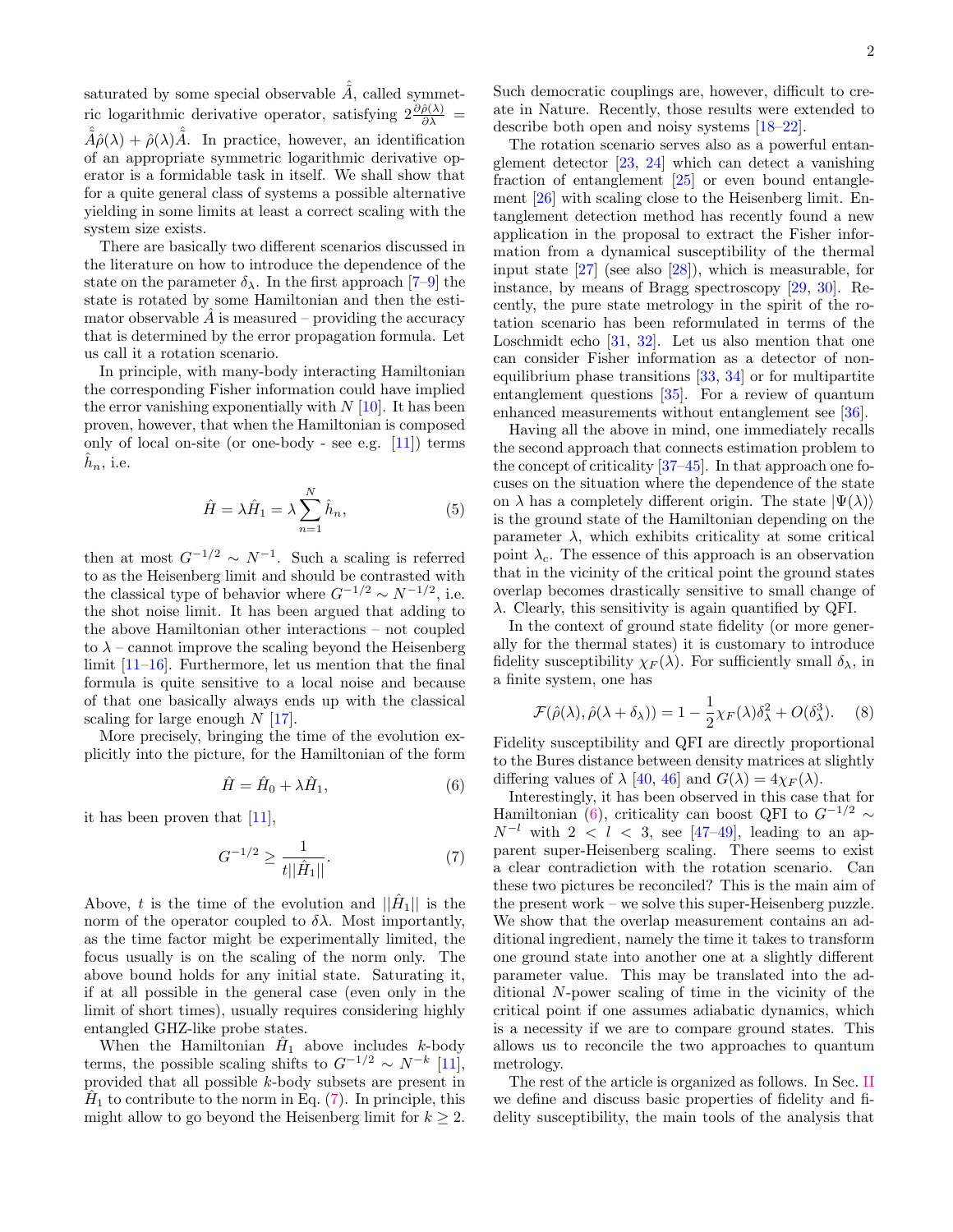follow. Sec. [III](#page-3-0) contains the main results of our work. Using finite size scaling hypothesis based on the renormalisation group approach, a well established tool in the treatment of quantum criticality, we derive the scaling of precision offered by the most natural observables coupled to the perturbation. In the adiabatic limit they can saturate the ultimate scaling set by QFI. Most importantly, we also bring the time directly into the picture and discuss the appropriate time scale necessary to recover the adiabatic dynamics at the critical point and reach the above-mentioned scalings. By factoring out the evolution time we illustrate that the ground state approach naturally satisfies the Heisenberg limit as it is understood in the rotational scenario. The apparent super-Heisenberg scalings are recovered in the limit of sufficiently long evolution times and can be understood as the ultimate limit of precision which can be obtained within this approach (whatever the time is). Using a critical ground state as a probe state, nevertheless, might allow to break the shot-noise limit due to strong correlations/entanglement in such a state.

The general theory is illustrated on a particular example in Sec. [IV.](#page-5-0) We discuss the ferromagnetic Heisenberg spin chain where the parameter to be estimated is a small external magnetic field. This model provides a minimal entanglement model in a sense that  $H_1$  is separable while  $H_0$  involves only 2-body (nearest neighbors) terms. Here we test the universal scaling of the error propagation formula for those natural observables against numerical data in the immediate vicinity of the critical point of the model. In particular, we obtain in this model  $G^{-1/2}(\lambda_c) \sim N^{-1.75}$  with  $\lambda_c$  being the parameter value at the critical point. Moreover, unlike in the standard, rotation-based metrology, the most natural, strictly local and parameter independent estimator, namely the singlesite magnetization, is enough to go beyond the apparent Heisenberg limit by reaching  $N^{-1.5}$ . We also show that the operator which measures the magnetization on all sites simultaneously scales in the same way as the optimal one. We should point out that finding an analytical form of the optimal operator in many-body system is typically a daunting challenge, see e.g. [\[39,](#page-12-28) [40\]](#page-13-1). With all these interesting properties, when a time factor is properly taken into account (i.e. the time needed to adiabatically transfer a ground state into another ground state at different value of the parameter) we recover the Heisenberg limit.

The possible realization of this model in cold atom optical lattice setting is given in Sec. [VII.](#page-9-0) We found it appropriate to first extend the discussion from smooth adiabatic quench to the instantaneous one, i.e. the Loschmidt echo, arguing that similar universal behavior can be observed also in that case. This is discussed in Sec. [V.](#page-7-0) In Sec. [VI](#page-7-1) we consider the robustness of the observed features, i.e. we consider the situation detuned from criticality as well as the impact of finite temperature. We conclude in Sec. [VIII.](#page-10-0) Finally, in the Appendix [A](#page-11-0) we discuss an universal estimator-type measurement in the paradigm where the original reference state and the specific quadratic interactions are accessible.

### <span id="page-2-0"></span>II. BASICS OF FIDELITY SUSCEPTIBILITY

Consider the quantum system depending on a parameter  $\lambda$ , the value of which we shall try to estimate. For the ground state  $|\Psi(\lambda)\rangle$  of the Hamiltonian  $H(\lambda)$  the fidelity defined in Eq.  $(1)$  simplifies as

<span id="page-2-4"></span>
$$
\mathcal{F} = |\langle \Psi(\lambda) | \Psi(\lambda + \delta_{\lambda}) \rangle|.
$$
 (9)

It is intuitively clear that fidelity may be significantly below unity, or alternatively that  $\chi_F(\lambda)$  (compare Eq. [\(8\)](#page-1-2)) is large, when the properties of the system change significantly with  $\lambda$ . Then the measurement of some observable might lead to an accurate determination of  $\lambda$ . Clearly, when the system undergoes the quantum phase transition its properties change dramatically, that is why the maxima of  $\chi_F(\lambda)$  (for a finite system) or its divergences (in the thermodynamic limit) signal the location of the quantum critical point [\[37\]](#page-12-27). Obviously, for Eq. [\(8\)](#page-1-2) to hold we have to consider a finite system and sufficiently small  $\delta_{\lambda}$  – otherwise higher terms in that expansion are non-negligible and one should be considering  $\log \mathcal{F}$  which becomes an extensive quantity in that limit [\[50,](#page-13-5) [51\]](#page-13-6).

It has been shown that the universal information can be extracted from the behavior of fidelity susceptibility in the vicinity of the critical point [\[52](#page-13-7)[–55\]](#page-13-8). To that end, and in order to relate directly to the rotational scenario in Eqs.  $(5-7)$  $(5-7)$ , we consider the Hamiltonian

<span id="page-2-1"></span>
$$
\hat{H}(\lambda) = \hat{H}_0 + \lambda \hat{H}_1 = \hat{H}_0 + \lambda \sum_n \hat{h}_n, \tag{10}
$$

specifying it to be in a broad class of systems consisting of  $N = L<sup>d</sup>$  spins in d spatial dimensions which has a continuous critical point at  $\lambda_c$ . The general concept and scaling analysis [\[56–](#page-13-9)[58\]](#page-13-10) naturally applies also to systems of fermions and bosons. The perturbation coupled to  $\lambda$ in Eq. [\(10\)](#page-2-1) consists of local on-site terms, note however that the same would hold for  $\hat{h}_n$  having support on a couple of neighboring sites.  $\hat{H}_1$  is a relevant renormalisation group perturbation which drives the transition and we assume that it has a well defined scaling dimension. The divergence of the correlation length in the vicinity of the critical point,  $\xi \sim |\lambda - \lambda_c|^{-\nu}$ , specifies the critical exponent  $\nu$ .

The universal part of the fidelity susceptibility at the critical point is expected to scale as [\[53–](#page-13-11)[55\]](#page-13-8)

<span id="page-2-2"></span>
$$
G(\lambda_c)^{1/2} \sim \chi_F(\lambda_c)^{1/2} \sim N^{1/d\nu}.\tag{11}
$$

One may also look at  $\chi_F(\lambda)$  away from the critical point where the expected scaling reads

<span id="page-2-3"></span>
$$
G(\lambda)^{1/2} \sim \chi_F(\lambda)^{1/2} \sim N^{1/2} |\lambda - \lambda_c|^{d\nu/2 - 1}.
$$
 (12)

The above universal contributions dominate the behavior of fidelity susceptibility when  $d\nu < 2$  so that nonuniversal, system-specific corrections remain subleading [\[55,](#page-13-8) [59\]](#page-13-12).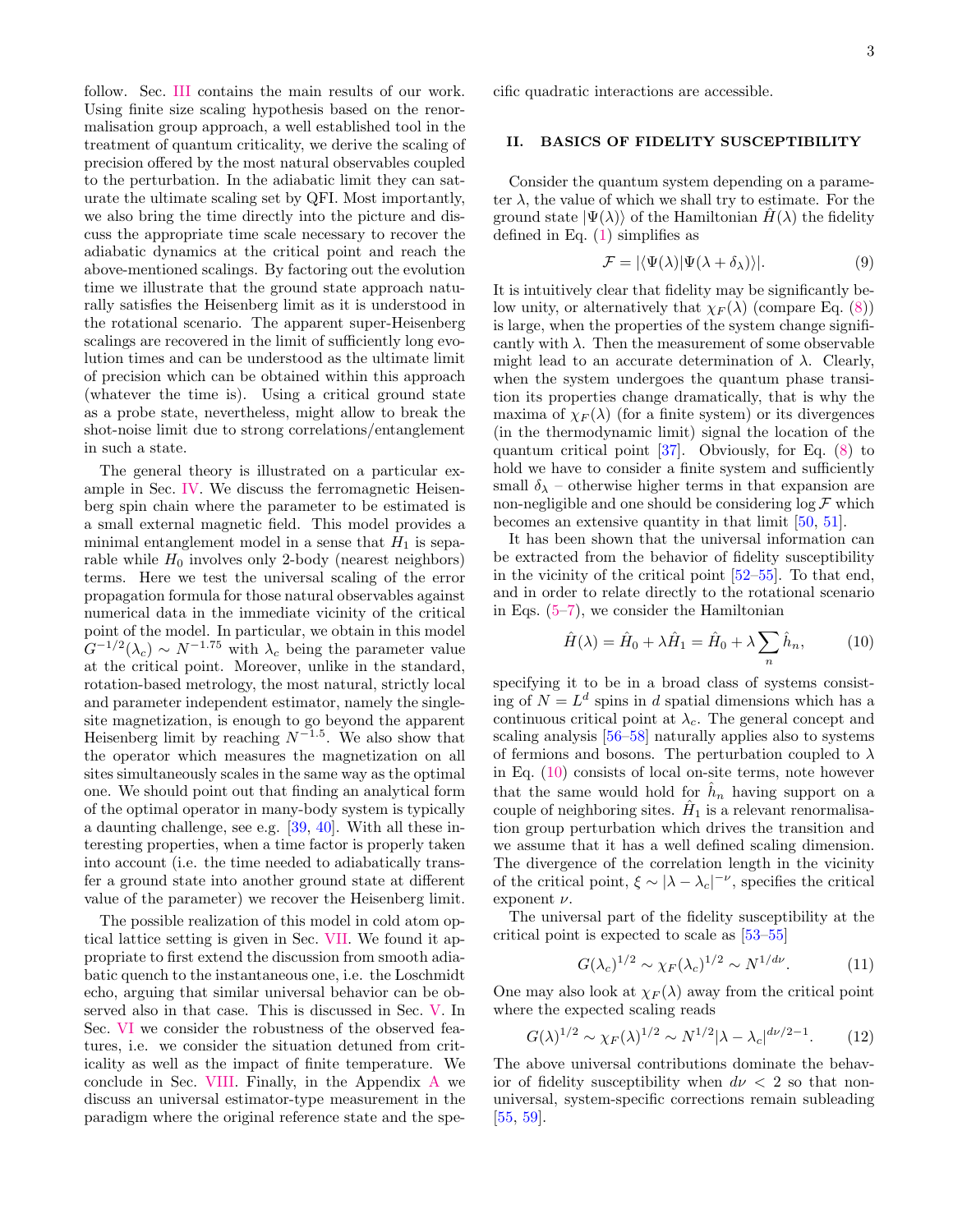As a consequence, a realization of a physical system with small  $\nu$  can lead to a hyper-sensitive estimation of  $\lambda$ . The standard and often considered, exactly solvable one-dimensional spin Ising chain where  $\lambda$  corresponds to the transverse field exhibits the critical point with  $\nu = 1$ , resulting in  $\chi_F(\lambda_c)^{1/2} \sim N$  [\[40,](#page-13-1) [60,](#page-13-13) [61\]](#page-13-14). In the following we propose a physical realization of another spin system leading to much smaller value of  $d\nu < 1$ . This provides a more intriguing example of a system which exhibits extreme sensitivity when  $\lambda$  is varied across the critical point, and, on the first sight, might seem to break the Heisenberg limit.

# <span id="page-3-0"></span>III. METROLOGY AT THE CRITICAL POINT

In this section, we employ the adiabatic theorem to argue how slowly the parameter  $\lambda$  has to change for the system to be able to adjust to it and follow instantaneous ground state. At the critical point this results in a time factor which scales as a power law with the system size. More generally, we show that the time dependence of QFI satisfies the bound where the time factorizes and the remaining scaling with  $N$  can exceed the shot noise limit due to strong correlations in the critical ground state. It is however consistent with the Heisenberg limit in Eq. [\(7\)](#page-1-0). As such we reconcile this approach with the rotational scenario. On the other hand, using finite size scaling analysis we argue that in the adiabatic regime the most natural observables, corresponding to part of the Hamiltonian coupled to  $\lambda$ , offer the same scaling of the error propagation formula as promised by the QFI.

#### A. Characteristic time scale

First, we estimate the rate of changes of  $\lambda$  which is needed for the system to stay in the instantaneous ground state. We assume that

<span id="page-3-4"></span>
$$
\delta_{\lambda}(t') = t'/\tau_Q = \frac{t'}{t} \delta_{\lambda},\tag{13}
$$

for  $t' \in [0, t]$ , where t is the total time of the evolution,  $\delta_{\lambda}(t) = \delta_{\lambda}$ , and  $\tau_{Q} = t/\delta_{\lambda}$  is the quench rate. In order to estimate this rate we have to know the behavior of the energy gap at the critical point. For a continuous critical point this gap is expected to scale as  $\Delta E \sim L^{-z}$ which introduces the critical exponent z. We also need to estimate the width of the region of  $\lambda$ 's for which the gap is close to its minimal value. Standard finite size argument gives  $\Gamma \sim L^{-1/\nu}$ . It follows from the general heuristics that in the finite system the gap would be comparable with its minimum when  $L \sim \xi(\lambda) \sim |\lambda - \lambda_c|^{-\nu} = \Gamma^{-\nu}$ . Now, the adiabatic conditions reads  $\Gamma \Delta E \gg 1/\tau_Q$ , see e.g. [\[62\]](#page-13-15). This is equivalent to

$$
\tau_Q \gg L^{\frac{z\nu+1}{\nu}} = N^{\frac{z\nu+1}{d\nu}}.\tag{14}
$$

The same estimate of the relevant quench rate is obtained from the application of Kibble-Zurek argument [\[63–](#page-13-16)[65\]](#page-13-17). The latter predicts the density of defects excited during the slow quench across the critical point. The adiabatic dynamics corresponds, in that case, to the extreme limit when no defects are created in a finite system.

In order to induce the change of the parameter  $\delta_{\lambda} \sim$  $N^{-1/d\nu}$  which, according to Eq. [\(11\)](#page-2-2), can possibly be observed, the time must scale at least as

<span id="page-3-1"></span>
$$
\hat{t} \sim \tau_Q \delta_\lambda \sim N^{z/d}.\tag{15}
$$

Otherwise, Eq. [\(15\)](#page-3-1) simply represents the characteristic time scale at the critical point, given by the inverse of the energy gap in the finite system. This means that this time scale would naturally be relevant also beyond the scheme assuming adiabatic evolution and the groundstate overlap. We further elaborate on this point in Sec. [V](#page-7-0) where we briefly discuss how a small instantaneous quench and Loschmidt echo naturally fits into the general picture discussed here.

We can now bringing those scalings together. The bound in Eq. [\(7\)](#page-1-0) applied to the ground-state fidelity scenario would then read

<span id="page-3-2"></span>
$$
N^{-1/d\nu} \sim G(\lambda_c)^{-1/2} \ge 1/\hat{t} ||\hat{H}_1|| \sim N^{-z/d - 1}, \qquad (16)
$$

note that  $\|\hat{H}_1\| \sim N$  which corresponds to the usual Heisenberg factor. In this reasoning we make a straightforward generalization of the argument of [\[11\]](#page-12-8), valid for time independent systems, to the time dependent adiabatic evolution. In the scaling sense Eq.  $(16)$  is equivalent to the condition that  $(z+d)\nu \geq 1$ .

At this point it is convenient to introduce the scaling dimension of the operator  $\hat{h}$ ,  $[h]$ , which describes the rescaling of the operator upon the scale transformation at the critical point. It gives the power-law behavior of the connected correlation function  $C(r)$  $\langle \hat{h}_n \hat{h}_{n+r} \rangle - \langle \hat{h}_n \rangle \langle \hat{h}_{n+r} \rangle \sim r^{-2[h]}$  in the thermodynamic limit. The scaling exponents are not independent but, as we have one relevant operator here, can be typically expressed as a combination of  $[h]$ , z and d. For instance  $\nu = 1/(d + z - [h])$  [\[58,](#page-13-10) [66\]](#page-13-18). As  $[h] \geq 0$ , this shows that Eq. [\(16\)](#page-3-2) is indeed consistent within our scaling discussion as  $(z+d)\nu \geq 1$  holds.

### B. Error propagation formula in the adiabatic limit

Second, we focus on the adiabatic limit, where we discuss the scaling of the error propagation formula of the most natural observables  $\hat{H}_1$  and  $\hat{h} = \hat{h}_{N/2}$ . We assume  $\hat{h}$  to be in the bulk of the system to avoid possibly effects related with the boundaries of the system. It is an exercise in finite size scaling analysis to argue that at the critical point

<span id="page-3-3"></span>
$$
\Delta_{\delta_{\lambda}}(\hat{H}_1, \lambda_c) \sim N^{-1/d\nu},\tag{17}
$$

$$
\Delta_{\delta_{\lambda}}(\hat{h}_{N/2}, \lambda_c) \sim N^{-1/d\nu + [h]/d}.\tag{18}
$$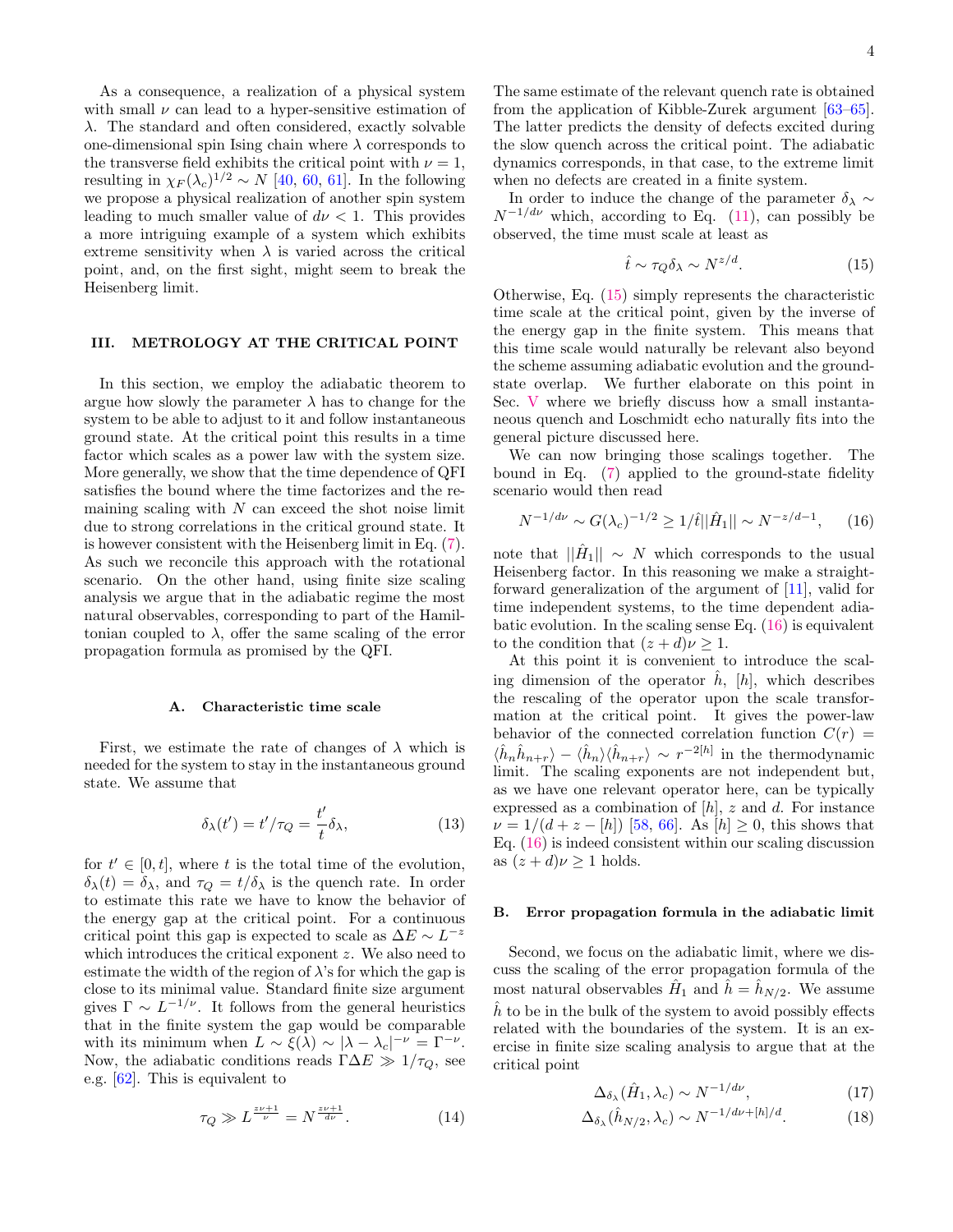The first one is saturating the bound provided by the fidelity susceptibility and the second one is close to it for small  $[h]$  – see below for the derivation under the assumption that in d-dimensional system the correlation function is vanishing with distance r slower than  $r^{-d}$ , and that the hyper-scaling relations hold. Those scalings are closely connected with the important observation that fidelity susceptibility (QFI) can be directly calculated by integrating the dynamic susceptibility of the system to the external driving  $\hat{H}_1$  [\[27,](#page-12-17) [52–](#page-13-7)[54,](#page-13-19) [67\]](#page-13-20).

In order to derive Eqs. [\(17\)](#page-3-3) and [\(18\)](#page-3-3) we analyze the scaling of the standard deviation and susceptibility appearing in the error propagation formula in Eq. [\(3\)](#page-0-4). In the thermodynamic limit the susceptibility  $\partial_{\lambda}\langle \hat{h}\rangle \sim$  $|\lambda - \lambda_c|^{-\theta}$ . We assume that the hyper-scaling law holds, i.e. that there are no dangerous irrelevant operators which could modify the scaling hypothesis. In that case  $\theta = 1 - \frac{h}{v}$ . It is expected to hold for sufficiently lowdimensional system, below the so called upper critical dimension. This is the limit of interest from the perspective of quantum enhanced metrology, as the quantum effects in quantum many-body systems are becoming less important with the growing dimension of the system due to the monogamy of entanglement. In the above, we also assume that  $\theta \geq 0$ . Otherwise non-universal effects dominate the behavior of susceptibility and effectively  $\theta = 0$ . Now, the standard finite size scaling argument implies that for a finite system at the critical point  $\partial_{\lambda} \langle \hat{h} \rangle \sim (L^{-1/\nu})^{-\theta} \sim N^{\theta/d\nu}$ . Assuming that the standard deviation std $(\hat{h}) \sim 1$  leads to Eq. [\(18\)](#page-3-3), where we have used the hyper-scaling relation.

Similarly, the susceptibility  $\partial_{\lambda} \langle \hat{H}_1 \rangle \sim N^{1+\theta/d\nu}$  follows from the scaling for  $\hat{h}$  (times factor of N, we additionally assume that possible boundary effects are subleading). It is then enough to estimate the behavior of the standard deviation where we have to take into account the correlator  $C(r) \sim r^{-2[h]}$  in the ground state at the critical point. The leading behavior is obtained by integrating the correlation function over the d-dimensional ball of radius L. If  $C(r)$  is not vanishing faster than  $r^{-d}$ , i.e. for  $d-2[h] > 0$ , the integral is dominated by the tail of the correlation function and gives  $\sqrt{\langle \hat{H}_1^2 \rangle - \langle \hat{H}_1 \rangle^2} \sim L^{d-[h]} = N^{1-[h]/d}$ . Note that the standard deviation corresponds to a structure factor at  $k = 0$ . Combining the expected scaling of standard deviation and susceptibility, together with the hyper-scaling relation gives Eq. [\(17\)](#page-3-3).

It is worth to discuss the case of  $d - 2[h] \leq 0$  as well. Here,  $\sqrt{\langle \hat{H}_1^2 \rangle - \langle \hat{H}_1 \rangle^2} \sim L^{d/2} = N^{1/2}$  and consequently  $\Delta_{\delta_{\lambda}}(\hat{H}_1, \lambda_c) \sim N^{-1/d\nu + [h]/d-1/2}$ . It does not saturate the bound given by QFI and we only see the classical  $N^{-1/2}$  improvement over the single-site measurement in Eq. [\(18\)](#page-3-3). This is, for instance, the case in the often discussed quantum Ising spin chain in the transverse field,  $\hat{H} = -\sum_{n=1}^{N} \sigma_n^x \sigma_{n+1}^x + g \sigma_n^z$ . It has a critical point for  $g_c = 1$  with the exponent  $z = 1$ . When  $\hat{h}_n = \sigma_n^z$  corresponds to the transverse field the scaling dimension

 $[h] = 1, \nu = 1$ , and effectively  $\theta = 0$ . The error propagation formula for  $\hat{H}_1 = \sum_n \sigma_n^z$  was calculated in [\[43\]](#page-13-21) and does not saturate the scaling of  $G^{-1/2}(g_c) \sim N$ . It reads  $\Delta_{\delta_{\lambda}}(\hat{H}_1, \lambda_c) \sim (N \log(N))^{-1/2}$  in agreement with the general prediction above. We note that logarithmic corrections to the scaling are typically expected in this case as  $\theta = 0$ .

#### C. Consistency with the rotational scenario

The above scalings of the error propagation formula assume adiabatic dynamics and as such would be recovered for long enough evolution times. At this point we bring the time explicitly into the picture. We show that

<span id="page-4-0"></span>
$$
G(\lambda, t)^{1/2} \le t^2 \zeta \sqrt{\langle \hat{H}_1^2 \rangle - \langle \hat{H}_1 \rangle^2}.
$$
 (19)

where the standard deviation is calculated in the initial ground state. The factor  $\zeta = \frac{1}{t\delta\lambda} \int_0^t dt' \delta_{\lambda}(t')$  follows from the evolution profile in Eq. [\(13\)](#page-3-4). Here  $\zeta = 1/2$ . Eq. [\(19\)](#page-4-0) represents the quantum speed limit adjusted to our setting. For a recent review on quantum speed limits, see e.g. Ref. [\[68\]](#page-13-22).

For a system at the critical point, as discussed in the previous section, this leads to

<span id="page-4-1"></span>
$$
G(\lambda_c, t)^{1/2} \lesssim t 2\zeta N^{1-[h]/d}.\tag{20}
$$

We assume here that the correlations  $C(r) \sim r^{-2[h]}$  do not vanish to quickly and  $d > 2[h]$ . Obviously, as  $[h] \geq 0$ , Eq.  $(20)$  is within the general bound (valid for any initial state) given by the Heisenberg limit. In this article – and more generally in the ground state fidelity approach – the focus is on the ground state of the critical system and evolution generated by the Hamiltonian slightly perturbed from it. As can be seen in Eq.  $(20)$  this allows to go beyond the shot noise limit,  $G(\lambda, t) \sim tN^{1/2}$ , as a result of strong entanglement of such an initial state and algebraically vanishing  $C(r)$ .

For the system detuned from criticality, or when  $d 2[h] \leq 0$ , the variance in Eq. [\(19\)](#page-4-0) is not super-extensive and the classical scaling with  $N$  is recovered. This would be again the case for the Ising model briefly discussed at the end of previous section. There, for  $\hat{h}_n = \sigma_n^z$  corresponding to the transverse direction,  $C(r) \sim r^{-2}$  at the critical point.

It is worth to compare this with the rotational scenario, in which case the suitable GHZ-type probe state is usually considered. We would then have  $C(r) \sim 1$ and effectively  $[h] = 0$ , which saturate the scaling of the Heisenberg limit (at least for short times). Interestingly, critical spin Hamiltonian for which GHZ-state is the ground state can be supplied [\[69,](#page-13-23) [70\]](#page-13-24).

The scalings in Eqs. [\(11](#page-2-2)[,17,18\)](#page-3-3) are reached for the evolution times of the order of  $\hat{t} \sim N^{z/d}$ , Eq. [\(15\)](#page-3-1). They comprise the ultimate limits of the criticality-based quantum metrology, giving the title of this article a proper meaning.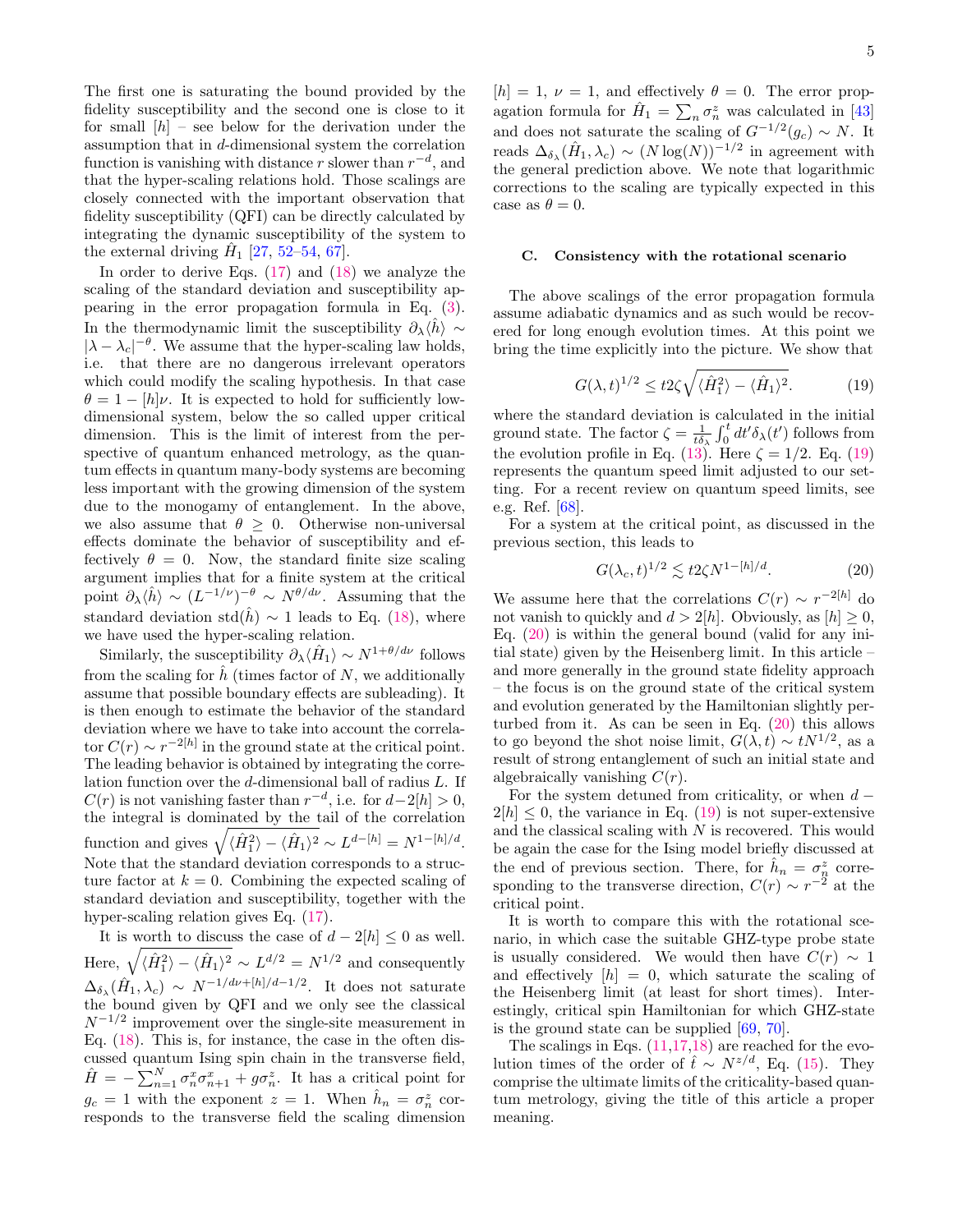To derive Eq. [\(19\)](#page-4-0) we straightforwardly generalized the result of [\[13–](#page-12-29)[15\]](#page-12-30) to the time-dependent Hamiltonian, with  $\delta_{\lambda}(t')$  e.g. as in Eq. [\(13\)](#page-3-4). This leads to [\[71\]](#page-13-25)

$$
G(\lambda, t) = 4\zeta^2 t^2 \left( \langle \Psi | \hat{O}_1^2 | \Psi \rangle - \langle \Psi | \hat{O}_1 | \Psi \rangle^2 \right) = 4\zeta^2 t^2 \text{var} \left( \hat{O}_1 \right)
$$

,

,

where  $\hat{O}_1 = \frac{1}{t \delta \lambda \zeta} \int_0^t dt' \delta_\lambda(t') U(\lambda, t - t')^\dagger \hat{H}_1 U(\lambda, t - t')$ is time averaged operator  $\hat{H}_1$ rotated by  $U(\lambda, t) = e^{-it\hat{H}(\lambda)}$  and  $|\Psi\rangle$  is the probe state. As variance is convex, we have  $G(\lambda, t) \leq$  $4t^2\zeta^2 \frac{1}{t\delta\lambda\zeta}\int_0^t dt' \delta_\lambda(t') \text{var}\left(U(\lambda, t - t')^\dagger \hat{H}_1 U(\lambda, t - t')\right).$ In our setup we consider the initial state which is the ground state of  $H(\lambda)$ ,  $|\Psi\rangle = |\Psi(\lambda)\rangle$ , which leads to Eq. [\(19\)](#page-4-0).

### <span id="page-5-0"></span>IV. EXAMPLE: XXZ MODEL IN THE EXTERNAL FIELD

The discussion in the previous section is general and should hold for a broad class of systems exhibiting continuous quantum critical points. In order to illustrate those predictions, in this section we consider the ferromagnetic XXZ spin- $\frac{1}{2}$  spin chain in the external field. The Hamiltonian reads

<span id="page-5-1"></span>
$$
\hat{H}(\lambda) = -\sum_{n=1}^{N-1} \left( \sigma_n^x \sigma_{n+1}^x + \sigma_n^y \sigma_{n+1}^y + J_z \sigma_n^z \sigma_{n+1}^z \right) + \lambda \sum_{n=1}^N \sigma_n^x
$$
\n(21)

where we assume open boundary conditions.  $N = L$  is the number of spins  $(d = 1)$  and  $J_z$  is an anisotropy parameter. We consider changes induced by the magnetic field  $\lambda$  with other parameters fixed. For  $|J_z| \leq 1$  the system has a critical point at  $\lambda_c = 0$  with the critical exponent  $z = 1$ . The exponent  $\nu$  was calculated in Ref. [\[72\]](#page-13-26) and for fixed  $-1 < J_z < 1$  reads

<span id="page-5-2"></span>
$$
\nu = \frac{2}{4 - \arccos(J_z)/\pi},\tag{22}
$$

which follows from the scaling dimension of the operator  $\sigma^x$ ,  $[\sigma^x] = \arccos(J_z)/2\pi$ . The desired condition of  $d\nu <$ 1 is satisfied for all values of  $|J_z|$  < 1.

We note that fidelity susceptibility for quite similar XXZ model was studied e.g. in Refs. [\[73–](#page-13-27)[75\]](#page-13-28) both at zero and non-zero temperature. There, however, the external magnetic field  $\lambda$  was not present and the shift of parameters was induced by changing the value of  $J_z$ . This leads to a qualitatively different type of behavior related with Berezinskii–Kosterlitz–Thouless critical point and in that case the system does not exhibit super-extensive scaling of the fidelity susceptibility.

At the risk of multiplying the notation let us define the following observables

$$
\hat{M}_x \equiv \hat{H}_1 = \sum_{n=1}^N \hat{\sigma}_n^x,\tag{23}
$$



<span id="page-5-3"></span>FIG. 1. (Color online) XXZ model in the external field, Eq. [\(21\)](#page-5-1). (a) Scaling of the error propagation formula for operators  $\hat{M}_x$  and  $\hat{m}_x$ , and the ultimate bound given by inverse of QFI, as a function of the system size. The error propagation formula for  $M_x$  closely follows the ultimate bound. Dashed lines indicate the slopes corresponding to the expected scaling and serve as guidance for an eye. The fits give  $G(\lambda_c)^{-1/2} \sim N^{-1.74}$ ,  $\Delta_{\delta_{\lambda}}(\hat{M}_x, \lambda_c) \sim N^{-1.73}$  and  $\Delta_{\delta_{\lambda}}(\hat{m}_x, \lambda_c) \sim N^{-1.49}$ , where the expected exponents are 1.75, 1.75 and 1.5, respectively. Here,  $J_z = 0$  and the fits were done for  $N = 128 \div 256$  [\[76\]](#page-13-29). (b) In the considered model the scaling exponents in Eqs. [\(11,](#page-2-2)[17,18\)](#page-3-3) depend continuously on the value of parameter  $J_z$ , following Eq. [\(22\)](#page-5-2). We compare those predictions with numerical results obtained similarly as in panel (a). The exponent associated with the standard Heisenberg limit is marked with the dashed line for comparison. Its apparent breaking is the main subject of this article.

which corresponds to the simultaneous measurement of magnetization on all sites, and

$$
\hat{m}_x \equiv \hat{h}_{N/2} = \hat{\sigma}_{N/2}^x,\tag{24}
$$

i.e. the on-site magnetization in the center of the system.

In Fig. [1](#page-5-3) we calculate both QFI and the error propagation formula for  $\hat{M}_x$  and  $\hat{m}_x$  in the adiabatic limit. We numerically verify that the scaling relations in Eqs.  $(11)$ , [\(17\)](#page-3-3) and [\(18\)](#page-3-3) indeed hold in our model. Most importantly, it can be seen that the very natural operator  $\hat{M}_x$  practically reproduces the apparent super-Heisenberg scaling allowed by QFI. Moreover, while on-site magnetization in the bulk,  $\hat{m}_x$ , grows slower with the system size then the ultimate bound, it is still well in the apparent super-Heisenberg regime. For instance, Eqs. [\(17,18](#page-3-3)[,22\)](#page-5-2) imply that for  $J_z = 0$  we expect  $\Delta_{\delta_{\lambda}}(\hat{M}_x, \lambda_c) \sim N^{-7/4}$ and  $\Delta_{\delta_{\lambda}}(\hat{m}_x, \lambda_c) \sim N^{-3/2}$ . This is in excellent agreement with the numerical results presented in panel (a) of Fig. [1.](#page-5-3) The exponents for other values of parameter  $J_z$ , both theoretical predictions and the values fitted from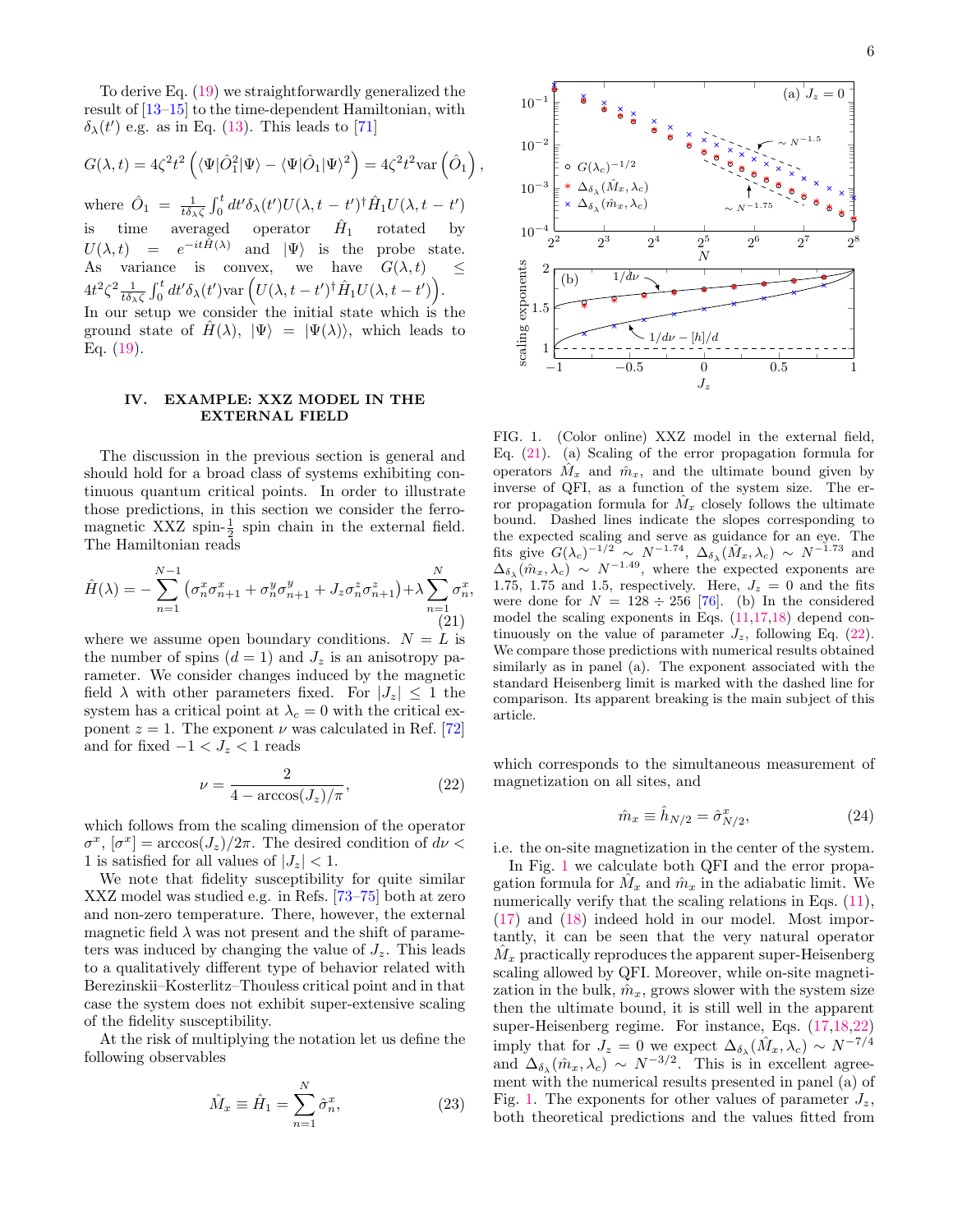

<span id="page-6-1"></span>FIG. 2. (Color online) Time dependence of QFI at the critical point in the XXZ model. Results from a small external magnetic field change as in Eq. [\(13\)](#page-3-4). The time is rescaled by the system size according to [\(15\)](#page-3-1). QFI (blue symbols) is rescaled corresponding to the adiabatic limit given by Eq. [\(11\)](#page-2-2). Here, for  $J_z = 0$ ,  $z/d = 1$  and  $d\nu = 4/7$ . For evolution times  $t \gg N^{z/d}$  we recover the adiabatic limit. For short times  $G^{1/2} \sim t N^{1-[h]/d}$  which is marked with dashed line. In our case  $1 - \frac{h}{d} = \frac{3}{4}$ . We also show the time dependence of the precision allowed by  $\hat{M}_x$ , as described by the error propagation formula (red symbols). For long time, in the adiabatic limit, it is almost optimal and nearly saturates QFI. For short times it is sub-optimal. In that case  $\Delta_{\delta_{\lambda}}(\hat{M}_x, \lambda_c, t) \sim t^{-1.5} N^{-0.25}$  is below the shot noise limit as a function of  $N$ , see Eq.  $(25)$ , a result of strong fluctuation at the critical point.

the numerics, are shown in panel (b).

The above results were obtained assuming that the evolution is adiabatic and the time of the evolution might have been, in principle, infinite. We present the limitations imposed by finite evolution time in Fig. [2.](#page-6-1) To that end the system was initialized in the ground state at the critical point  $\lambda_c = 0$ . Subsequently, it was evolved to some infinitesimal  $\delta_{\lambda}$  according to Eq. [\(13\)](#page-3-4), with  $\tau_Q = t/\delta_\lambda$  set by the total evolution time and  $\delta_\lambda$ . We then use Eq. [\(1\)](#page-0-3) to calculate QFI as a discrete derivative corresponding to Eq. [\(2\)](#page-0-5) (for small enough  $\delta_{\lambda}$ ).

We rescale the evolution time with the characteristic time-scale in Eq. [\(15\)](#page-3-1) and the QFI according to the adiabatic (long time) limit in Eq.  $(11)$ . As can be seen in Fig. [2](#page-6-1) the rescaled data obtained for different system sizes collapse, corroborating the scaling predictions. QFI saturates at its adiabatic limit at the time given by Eq. [\(15\)](#page-3-1). We obtain similar collapse for other values of the anisotropy parameter  $J_z$  (not shown).

The bound on QFI given by Eq. [\(19\)](#page-4-0) is plotted with the dashed line. The bound is tight in the limit of short times, in which case  $G(\lambda_c, t)^{1/2} \sim t N^{3/4}$  for  $J_z = 0$  plotted in Fig. [2.](#page-6-1) This scaling is obviously in full agreement with the Heisenberg limit. Employing the ground state of critical system as a probe allows, however, to go beyond the shot noise limit.

Finally, in Fig. [2](#page-6-1) we show how sensitivity allowed by  $\hat{M}_x$  depends on time in our setup. As expected, for long enough times  $\Delta_{\delta_{\lambda}}(\hat{M}_x, \lambda_c, t)$  saturates at the adiabatic value, almost saturating the ultimate QFI bound. It is however far from being optimal for short times. In that case for  $1 \ll t \ll N^{z/d}$  we can expect [\[77\]](#page-13-30)

<span id="page-6-0"></span>
$$
\Delta_{\delta_{\lambda}}(\hat{H}_1, \lambda_c, t) \sim t^{-\theta/z\nu} N^{-[h]/d}.
$$
 (25)

For  $J_z = 0$  in Fig. [2](#page-6-1) this translates into  $\Delta_{\delta_\lambda}(\hat{M}_x, \lambda_c, t) \sim$  $t^{-3/2}N^{-1/4}$ . Such scaling of error propagation formula in the limit of short times follows from the behavior of susceptibility, i.e. denominator in Eq. [\(3\)](#page-0-4). The susceptibility  $\partial_{\lambda}\langle \hat{H}_1 \rangle \sim N t^{\theta/z\nu}$  which directly follows from the universal scaling of dynamical susceptibility at the criti-cal [\[56,](#page-13-9) [57\]](#page-13-31). As the standard deviation  $\sqrt{\langle \hat{H}_1^2 \rangle - \langle \hat{H}_1 \rangle^2} \sim$  $N^{1-[h]/d}$  is set by the reference initial state, this gives Eq. [\(25\)](#page-6-0). This derivation demonstrates that in this limit strong fluctuations – corresponding to slowly vanishing correlation  $C(r)$  – limit the precision allowed by operator  $\hat{H}_1$ , putting it below the shot noise limit. Conversely, we would be able to recover the short noise limit here for  $C(r)$  vanishing faster then  $r^{-d}$  (or away from the critical point).

All numerical results presented in this sections were obtained using the toolbox of Matrix Product States (MPS) [\[78](#page-13-32)[–80\]](#page-13-33). The time evolution is simulated using time dependent variational principle [\[80\]](#page-13-33), which projects the Schrödinger equation onto the tangent space of the manifold of the MPS. For our problem we use the 4th order time-dependent Suzuki-Trotter decomposition [\[81\]](#page-14-0), necessary to split the unitary evolution operator onto parts acting on matrices of MPS associated with individual spins. We check that the results are converged both in the discreet time step and MPS bond dimension.

The natural question is how to produce or emulate the above physical system. Such a spin model may be possibly realized for repulsively interacting ultra-cold bosons in optical lattice potential in a quasi-one-dimensional geometry resulting from tight confinement in the perpendicular directions. The optical lattice potential can be precisely controlled, in particular, it can be shaken laterally [\[82,](#page-14-1) [83\]](#page-14-2) that allows to change the system properties. By modulating intensity of laser beams forming the optical lattice its depth can be also modulated periodically [\[84\]](#page-14-3). Assuming that both processes occur with the same frequency  $\omega$ , frequency that is much larger than the tunneling frequency as well as a characteristic frequency due to interactions, one can derive an effective time-averaged Hamiltonian governing the long-time physics as reviewed e.g. in [\[85](#page-14-4)[–87\]](#page-14-5). Importantly, we assume, that this frequency (or rather its integer multiple,  $\mathcal{N}\omega$ ) is resonant with  $s \to p$  transition between the lowest s, and the excited, p, band. Such a resonance leads to additional slowly varying terms that affect the effective Hamiltonian obtained after time-averaging.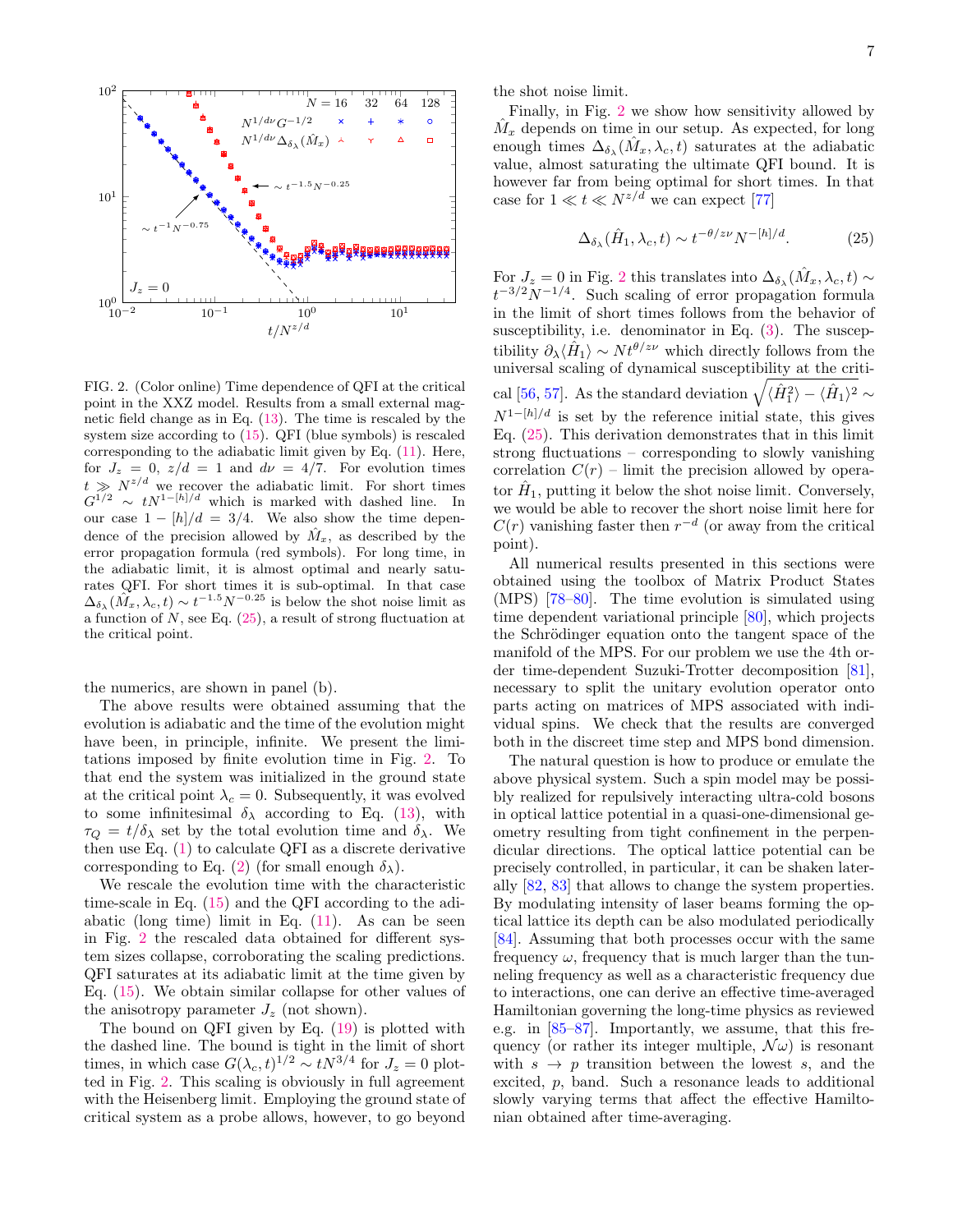Consider such a system with unit mean filling. Identifying the proper ground state manifold one may describe the dynamics with an effective spin Hamiltonian. Depending on  $N$  one may realize the effective XXZ Heisenberg model for  $\mathcal{N} = 2$ , or the model that reduces to the desired XXZ Heisenberg Hamiltonian in the magnetic field in Eq. [\(21\)](#page-5-1) for  $\mathcal{N} = 3$ . For the interested readers, we provide the explicit derivation in Section [VII](#page-9-0) while we first show that analogical universal behavior holds for instantaneous quench of the Hamiltonian, i.e. the Loschmidt echo. We discuss as well the possible effects due to an imperfect tuning and a finite temperature.

### <span id="page-7-0"></span>V. LOSCHMIDT ECHO

In the previous sections, in order to be able to recover the limit of adiabatic evolution, we were considering parameter  $\lambda$  changing smoothly in time as in Eq. [\(13\)](#page-3-4). For completeness of the discussion we briefly comment that qualitatively similar behavior is obtained in the other extreme limit, namely that of a sudden quench. Such a situation is closer to the original spirit of the rotational scenario where the Hamiltonian generating the evolution is usually time independent. To that end we are again going to initialize the system in the ground state of the initial Hamiltonian, focusing on the critical point as the most interesting regime, and consider evolution generated by the Hamiltonian detuned by  $\delta_{\lambda}$ . Fidelity in Eq. [\(1\)](#page-0-3) gives directly the so called Loschmidt echo which received significant attention in the literature [\[88\]](#page-14-6), for instance in the studies of decoherence. Most notably for us, it was shown that the decay of the Loschmidt echo is enhanced at the vicinity of the quantum critical point [\[89\]](#page-14-7).

We illustrate the time dependence of the QFI calculated in this setting,  $G_{LE}(\lambda, t)$ , for our XXZ model at the critical point with  $J_z = 0$  in Fig. [3.](#page-7-2) The scaling behavior is similar to the smooth quench shown in Fig. [\(2\)](#page-6-1). Indeed, the general bound in Eq. [\(19\)](#page-4-0) directly applies to this case, where now  $\delta_{\lambda}(t') = \delta_{\lambda}$  and  $\zeta = 1$ . For very short times the bound is tight [\[90\]](#page-14-8), which follows from the perturbation theory [\[91\]](#page-14-9), and at the critical point we again get  $G_{LE}^{1/2}(\lambda_c, t) \sim t N^{1-[h]/d}$  (under the assumption that  $C(r)$  is not vanishing to quickly) [\[92,](#page-14-10) [93\]](#page-14-11). As we consider evolution of the initial ground state by the Hamiltonian which is slightly detuned from the initial one, it is easy to see that QFI cannot grow unbounded and  $G_{LE}^{1/2}(\lambda, t) \leq 2G^{1/2}(\lambda)$ . Here  $G(\lambda) = 4\chi_F(\lambda)$  corresponds to ground state fidelity. At the critical point the bound is reached at the time scale given by Eq. [\(15\)](#page-3-1). In opposite to the smooth (adiabatic) scenario, Loschmidt echo displays revivals visible as peaks in Fig. [3,](#page-7-2) charac-teristic for the critical point [\[88\]](#page-14-6). The operator  $\hat{M}_x \equiv \hat{H}_1$ again proves to offer a near optimal precision for long times. For short times the derivation in the previous section and Eq. [\(25\)](#page-6-0) are expected to similarly hold, as can indeed be seen in Fig. [3.](#page-7-2)



<span id="page-7-2"></span>FIG. 3. (Color online) Time dependence of QFI at the critical point in the XXZ model, which results from a small instantaneous shift of the external magnetic field, i.e. the Loschmidt echo. The time is rescaled by the system size according to Eq. [\(15\)](#page-3-1). The maximal value which can be reached by QFI is bounded by the ground-state fidelity susceptibility (dashed line). We rescale QFI (blue lines) according to Eq. [\(11\)](#page-2-2). Here, for  $J_z = 0$ ,  $z/d = 1$  and  $d\nu = 4/7$ . For short times  $G^{1/2} \sim t N^{1-[h]/d}$ , marked with dashed line, with  $1 - \frac{h}{d} = 3/4$  in our case. For evolution time  $t \sim N^{z/d}$ QFI almost reaches it maximal value and later exhibits periodic revivals characteristic for the Loschmidt echo. We also show the time dependence of the precision allowed by  $\tilde{M}_x$  (red lines). For long time it is close to optimal, mimicking the behavior of QFI. For short times it is sub-optimal. In that case  $\Delta_{\delta_{\lambda}}(\hat{M}_x, \lambda_c, t) \sim t^{-1.5} N^{-0.25}$  is below the shot noise limit as a function of  $N$ , see Eq.  $(25)$ .

# <span id="page-7-1"></span>VI. ROBUSTNESS TO DETUNING FROM CRITICALITY

To complete the study of scaling results for the error propagation formula, it is quite natural to ask to what extend such a scaling is relevant in real systems, for example due to a non-perfect tuning to the phase transition point and/or a finite temperature of an experiment. Fortunately, general scaling predictions addressing this issue can be provided and verified by numerical simulations, which we show in this section.

First, when  $\lambda$  is not tuned sufficiently close to the critical point, the fidelity susceptibility depends linearly on N as discussed around Eq. [\(12\)](#page-2-3). The crossover is expected for  $L/\xi \sim L|\lambda - \lambda_c|^{\nu} \sim 1$ , where  $\xi$  is the correlation length. This means that in order to obtain an apparent super-Heisenberg scaling,  $\lambda$  should be tuned to the critical point within  $|\lambda - \lambda_c| \ll L^{-1/\nu}$ . This is also the range of  $\delta_{\lambda}$  which can be observed in this case.

In the opposite limit of  $|\lambda-\lambda_c|\gg L^{-1/\nu}$ , away from the critical point, the error propagation formula are expected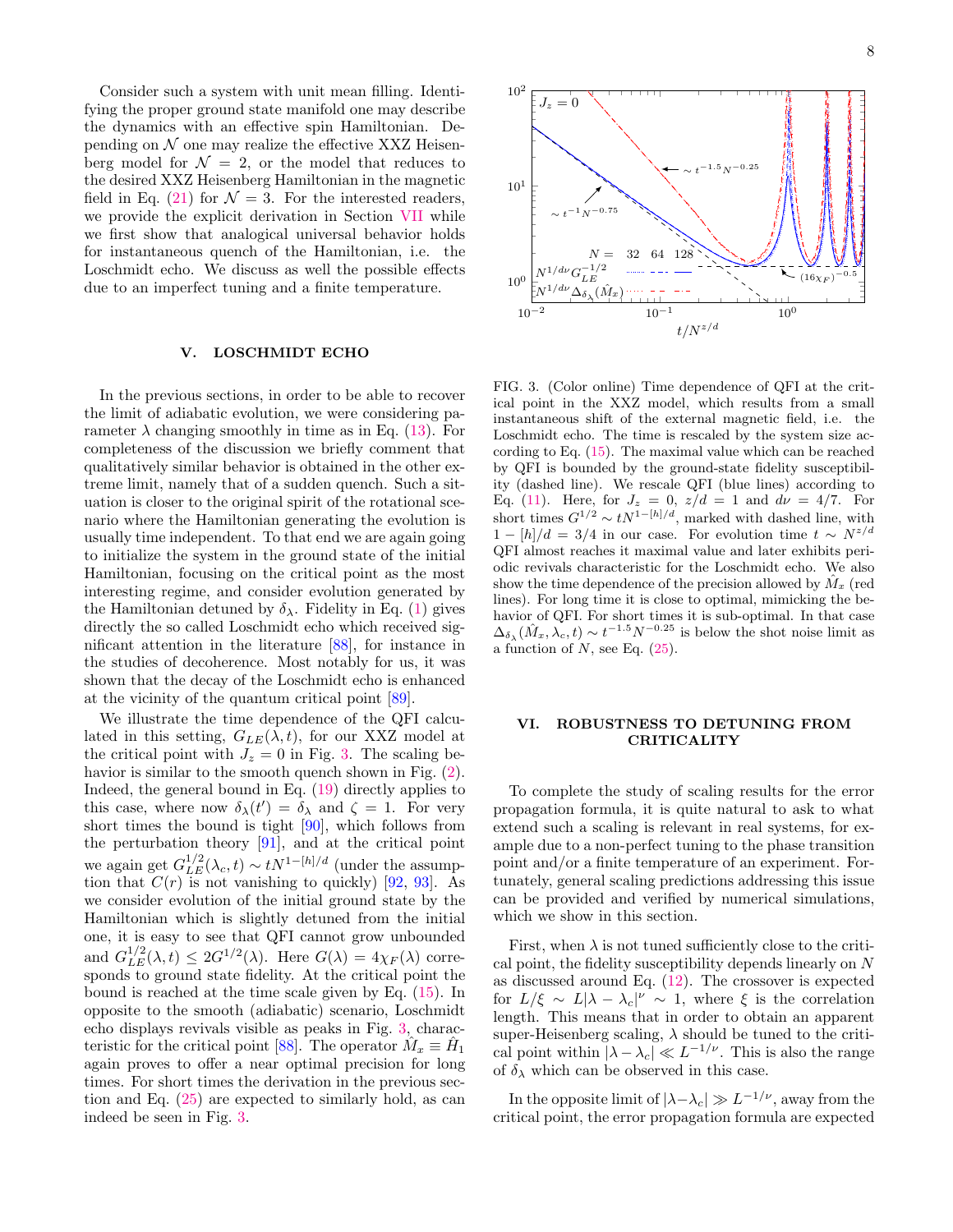to scale as

<span id="page-8-0"></span>
$$
\Delta_{\delta_{\lambda}}(\hat{H}_1, \lambda) \sim N^{-1/2} |\lambda - \lambda_c|^{1 - d\nu/2}, \tag{26}
$$

$$
\Delta_{\delta_{\lambda}}(\hat{h}, \lambda) \sim N^0 |\lambda - \lambda_c|^{-\theta}.
$$
 (27)

The derivation is analogical as in Sec. [III.](#page-3-0) The susceptibility  $\partial_{\lambda}\langle \hat{h} \rangle \sim |\lambda - \lambda_c|^{-\theta}$ , together with std $(\hat{h}) \sim 1$ , trivially gives the second of the above relations. For the first one, the standard scaling argument estimates the standard deviation (or a static structure factor) as  $\sqrt{\langle \hat{H}_1^2\rangle - \langle \hat{H}_1\rangle^2} \sim$  $N^{1/2}\xi^{d/2-[h]} \sim N^{1/2}|\lambda-\lambda_c|^{-\nu d/2+\nu[h]},$  where the correlations are approximately algebraic  $\sim r^{-2[h]}$  up to a distance given by the correlation length  $\xi$ . Similarly as in Sec. [III,](#page-3-0) we assume here that the algebraic part of the correlation function is vanishing slower then  $r^{-d}$ . Otherwise long-distance behavior contributes subleadingly to the standard deviation. Finally, combining this with the susceptibility  $\partial_{\lambda}\langle \hat{H}_1 \rangle \sim N |\lambda - \lambda_c|^{-\theta}$ , together with the hyper-scaling relation for  $\theta$ , gives Eq. [\(26\)](#page-8-0).

In Figure [4](#page-8-1) we numerically verify those scaling predictions for  $J_z = 0$  in XXZ model in Eq. [\(21\)](#page-5-1). While away from the critical point the accuracy allowed by  $m_x \equiv \hat{h} = \sigma_{N/2}^x$  becomes significantly worse then the optimal one, the accuracy of  $\hat{M}_x \equiv \hat{H}_1 = \sum_n \sigma_n^x$  closely follows the ultimate bound set by QFI. It is worth pointing out that even though we have classical  $N^{-1/2}$  scaling in this limit, being in the vicinity of the critical point significantly improves the prefactor as in general, for  $d\nu < 2$ ,  $|\lambda - \lambda_c|^{1-d\nu/2} \ll 1$ . Similarly as discussed in the previous sections for the critical point, this enhancement comes at a price of suitably longer evolution times. Here, however, the characteristic time scale  $\hat{t} \sim \xi^z \sim |\lambda - \lambda_c|^{-z\nu}$  is independent of N.

Second, the pure state idealization discussed so far cannot be fully realized due to the external noise, including the thermal one. Here, for simplicity, we consider the situation where the temperature T is finite but  $\lambda = \lambda_c$ is exactly tuned to the critical point. As the finite-size energy gap at the critical point scales as  $L^{-z}$ , one expects an apparent super-Heisenberg behavior to hold for  $T \ll L^{-z}$ .

In the opposite limit of  $T \gg L^{-z}$  we recover the classical behavior. We expect

<span id="page-8-2"></span>
$$
\Delta_{\delta_{\lambda}}(\hat{H}_1, \lambda_c, T) \sim N^{-1/2} T^{(1-d\nu/2)/z\nu},\tag{28}
$$

$$
\Delta_{\delta_{\lambda}}(\hat{h}, \lambda_c, T) \sim N^0 T^{-\theta/z\nu}.
$$
 (29)

To that end, in order to simplify the analysis, we assume that there is no line of thermal phase transitions terminating at the quantum critical point which could alter the behavior and we employ simple scaling analysis, see e.g. [\[58\]](#page-13-10). This is the case for our exemplary XXZ model and more broadly for one-dimensional systems.

In this case, the susceptibility  $\partial_{\lambda}\langle \hat{h} \rangle \sim T^{-\theta/2\nu}$  leads to the second of the above relations. With the correlation length  $\xi_T \sim T^{-1/z}$ , the estimation of the standard deviation gives  $\sqrt{\langle \hat{H}_1^2 \rangle - \langle \hat{H}_1 \rangle^2} \sim N^{1/2} \xi_T^{-d/2 + [h]} \sim$ 



<span id="page-8-1"></span>FIG. 4. (Color online) The crossover between different scaling limits when  $\lambda$  is not tuned exactly to the critical point. Results correspond to the adiabatic limit of the evolution. For given deviation  $\lambda - \lambda_c$  we recover the apparent super-Heisenberg scaling when  $N$  is small enough. When the system size is further increased and  $N/\xi^d \sim N|\lambda - \lambda_c|^{d\nu} \gg 1$ ,  $G(\lambda)^{-1/2}$  and  $\Delta_{\delta_{\lambda}}(\hat{M}_x, \lambda)$  have a crossover to the classical  $N^{-1/2}$  dependence. On the other hand,  $\Delta_{\delta_{\lambda}}(\hat{m}_x, \lambda)$  saturates and becomes independent on the system size in that limit. Nevertheless, notice that even in this case the prefactors in front of  $N^{-1/2(0)}$  are enhanced by the vicinity of the critical point.  $\Delta_{\delta_{\lambda}}(\hat{M}_x, \lambda)$  is closely following the optimal bound set by QFI for all values of the parameters. Dashed lines indicate various scalings and serve as guidance for an eye. Results for the XXZ model in the external field in Eq. [\(21\)](#page-5-1) with  $J_z = 0$ .

 $N^{1/2}T^{-d/2z+[h]/z}$ , where we again assume that the algebraic part of the correlation function is vanishing slower then  $r^{-d}$ . Similarly as in the previous case,  $\partial_{\lambda} \langle \hat{H}_1 \rangle \sim$  $NT^{-\theta/z\nu}$  , together with the hyper-scaling relation results in Eq. [\(28\)](#page-8-2).

We illustrate those scaling predictions in our model for  $J_z = 0$  in Fig. [5.](#page-9-1) We employ MPS calculations, where the finite temperature density matrix  $\hat{\rho}(\lambda) \sim e^{-\hat{H}(\lambda)/T}$  is expressed as purification and obtained via simulation of the finite system in the imaginary time [\[78–](#page-13-32)[80\]](#page-13-33). We again employ time dependent variational principle to that end.

Direct computation of fidelity in Eq. [\(1\)](#page-0-3) and, in particular, finding the positive square root appearing there is not feasible in the MPS representation. We then follow Ref. [\[74\]](#page-13-34) and in this case calculate the fidelity defined as  $\tilde{F}(\hat{\rho}(\lambda), \hat{\rho}(\lambda + \delta_{\lambda})) = \sqrt{\mathrm{Tr} \left[ \hat{\rho}(\lambda)^{1/2} \hat{\rho}(\lambda + \delta_{\lambda})^{1/2} \right]}$ . Importantly, as discussed in [\[74\]](#page-13-34) and derived in [\[54\]](#page-13-19) if one uses this definition to calculate fidelity susceptibility  $\tilde{\chi}_F(\lambda)$  (similarly as in Eq. [\(8\)](#page-1-2)) then  $\tilde{\chi}_F(\lambda) \leq$  $\chi_F(\lambda) \leq 2\tilde{\chi}_F(\lambda)$ . This allows us to define  $\tilde{G}(\lambda,T) =$  $8\tilde{\chi}_F(\lambda)$ , which sets an upper bound on Fisher information,  $\tilde{G}(\lambda, T)/2 < G(\lambda, T) < \tilde{G}(\lambda, T)$ , and which we plot in Fig. [5.](#page-9-1) Those bounds cannot be tightened. Exact diagonalization done for systems of few spins suggests that  $G(\lambda, T) \approx G(\lambda, T)/2$  in the limit of small enough N or T. This is also seen in Fig. [5](#page-9-1) from comparison to the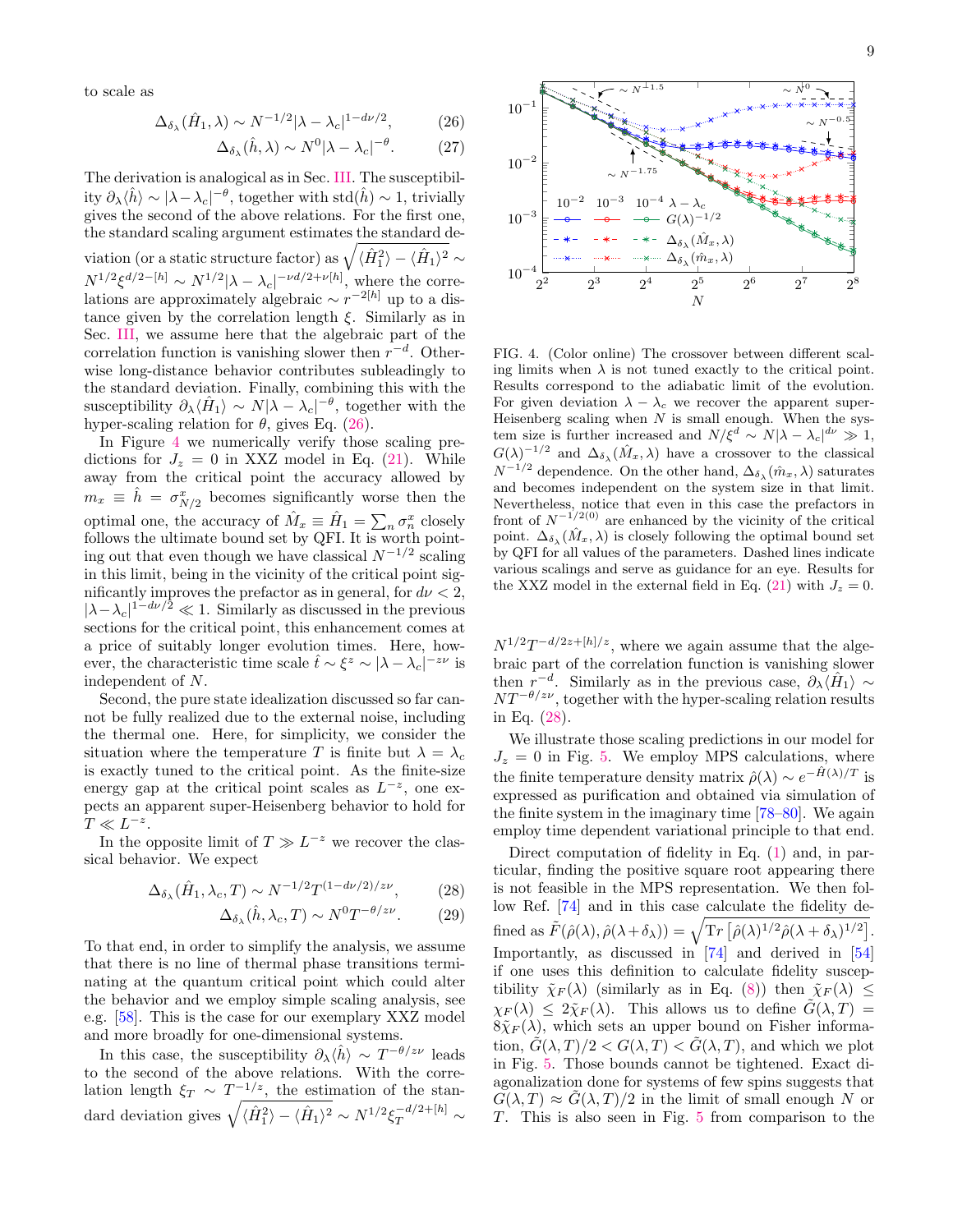

<span id="page-9-1"></span>FIG. 5. (Color online) The crossover between different scaling limits when the temperature  $T$  is non-zero. Results obtained by comparing states at equilibrium. For given small T we recover the apparent super-Heisenberg scaling when N is small enough, or alternatively for  $T \ll N^{-z/d}$ . In the opposite limit, when the system size is further increased and  $NT^{d/z} \gg 1$ ,  $\tilde{G}(\lambda_c, T)^{-1/2}$  and  $\Delta_{\delta_{\lambda}}(\hat{M}_x, \lambda_c, T)$  have a crossover to the classical  $N^{-1/2}$  dependence, however, with the prefactors that are enhanced by the presence of a quantum critical point at  $T = 0$ .  $\Delta_{\delta_{\lambda}}(\hat{m}_x, \lambda, T)$  saturates and becomes independent on the system size in that limit. Similarly as in Fig. [4,](#page-8-1) we observe that  $\Delta_{\delta_{\lambda}}(\hat{H}_1, \lambda, T)$  is closely following the optimal bound set by QFI even at non-zero temperatures.  $\tilde{G}(\lambda_c, T)^{-1/2}$  plotted here is a lower bound of the (inverse of square root of) of the Fisher information, which lies between  $\tilde{G}(\lambda_c, T)^{-1/2}$  and  $(\tilde{G}(\lambda_c, T)/2)^{-1/2}$  – see text for discussion. Solid lines show the corresponding ultimate bound for  $T = 0$ from Fig. [1.](#page-5-3) Dashed lines indicate various scalings and serve as guidance for an eye. Results for  $J_z = 0$ .

data for  $T = 0$ . In the opposite limit of large enough N or T,  $G(\lambda, T) \approx G(\lambda, T)$ .

In our exemplary XXZ model  $z = 1$ . Therefore, for  $J_z = 0$  and for a large enough system size or temperature, we expect the scalings  $\Delta_{\delta_{\lambda}}(\hat{H}_1, \lambda_c, T) \sim N^{-1/2}T^{1.25}$  and  $\Delta_{\delta_{\lambda}}(\hat{h}, \lambda_c, T) \sim N^0 T^{1.5}$ , which follow from Eqs. [\(28,29\)](#page-8-2). By fitting the temperature dependence to the numerical results for  $N = 2^6$ , i.e. the largest size in Fig. [5,](#page-9-1) and  $T = 0.25 \div 1$  we obtain the exponents equal 1.2 and 1.55, respectively. This is in a reasonable agreement with the scaling predictions, especially given the numerical limitations. Simulations of the thermal states with MPS is typically much more demanding than the case of pure states, especially in the critical systems, which limits the system sizes which can be simulated here.

It is also worth pointing out that, as can be seen in Fig. [5,](#page-9-1)  $\Delta_{\delta_{\lambda}}(\hat{H}_1, \lambda_c, T)$  is again closely following the optimal bound set by an inverse of the Fisher information. This is consistent with the scaling of QFI which, similarly to Eqs. [\(11](#page-2-2)[,12\)](#page-2-3), can be deduced from the scaling dimension of the fidelity susceptibility [\[52,](#page-13-7) [53\]](#page-13-11) and standard scaling argument. Those give  $\chi_F(\lambda_c, T) \sim NT^{(d\nu-2)/z\nu}$ .

At the risk of stating the obvious, it is worth pointing out that the scaling predictions in Eqs. [\(17,18\)](#page-3-3) and in Eqs. [\(28,29\)](#page-8-2) correspond to a different order of taking the limits of  $T \to 0$  and  $N \to \infty$  with the smooth crossover when the relevant order is changed.

Finally let us note that the finite temperature approach assumes implicitly a contract of the system with thermal reservoir, i.e., with thermal, Markovian noise. Thus the behavior observed is just the example of the classical scaling recovery for sufficiently large temperature studied in detail recently for a more general case of an arbitrary Markovian noise [\[22\]](#page-12-12).

#### <span id="page-9-0"></span>VII. COLD-ATOM IMPLEMENTATION

In this section we discuss the possible implementation of the ferromagnetic Heisenberg Hamiltonian [\(21\)](#page-5-1). We consider the system of ultracold bosons trapped in the quasi 1D optical lattice subject to a periodic driving with frequency fulfilling the resonance condition [\[94](#page-14-12)[–97\]](#page-14-13)

$$
\mathcal{N}\omega = (E_p - E_s) + \mathfrak{d},\tag{30}
$$

.

where  $\mathfrak d$  is a small detuning from the transition between levels (bands) with energies  $E_p$  and  $E_s$ . The dynamics of the system is captured within the two–band Bose– Hubbard model

$$
\hat{H}_0 = -\sum_{\langle i,j\rangle} \left( J_s \hat{s}_i^\dagger \hat{s}_j + J_p \hat{p}_i^\dagger \hat{p}_j \right) + \sum_i \left( E_s \hat{n}_i^s + E_p \hat{n}_i^p \right) + \hat{H}_{int},
$$

where  $J_s$  and  $J_p$  are tunnelings in s and p bands, respectively, and the on–site repulsive interactions are accounted for by

$$
\hat{H}_{int} = \sum_{i} \left[ \frac{U_{ss}}{2} \hat{n}_{i}^{s} \left( \hat{n}_{i}^{s} - 1 \right) + \frac{U_{pp}}{2} \hat{n}_{i}^{p} \left( \hat{n}_{i}^{p} - 1 \right) + \frac{U_{sp}}{2} \hat{n}_{i}^{s} \hat{n}_{i}^{p} \right]
$$
\n(31)

The horizontal lattice shaking modifies the Hamiltonian by the term

$$
\hat{H}_{hor}(t) = \cos(\omega t) K \sum_{i} i (\hat{n}_{i}^{s} + \hat{n}_{i}^{p}) +
$$

$$
+ J \cos(\omega t) \sum_{\langle i,j \rangle} \hat{p}_{i}^{\dagger} \hat{s}_{j} + W \cos(\omega t) \sum_{i} \hat{p}_{i}^{\dagger} \hat{s}_{i} + h.c., \quad (32)
$$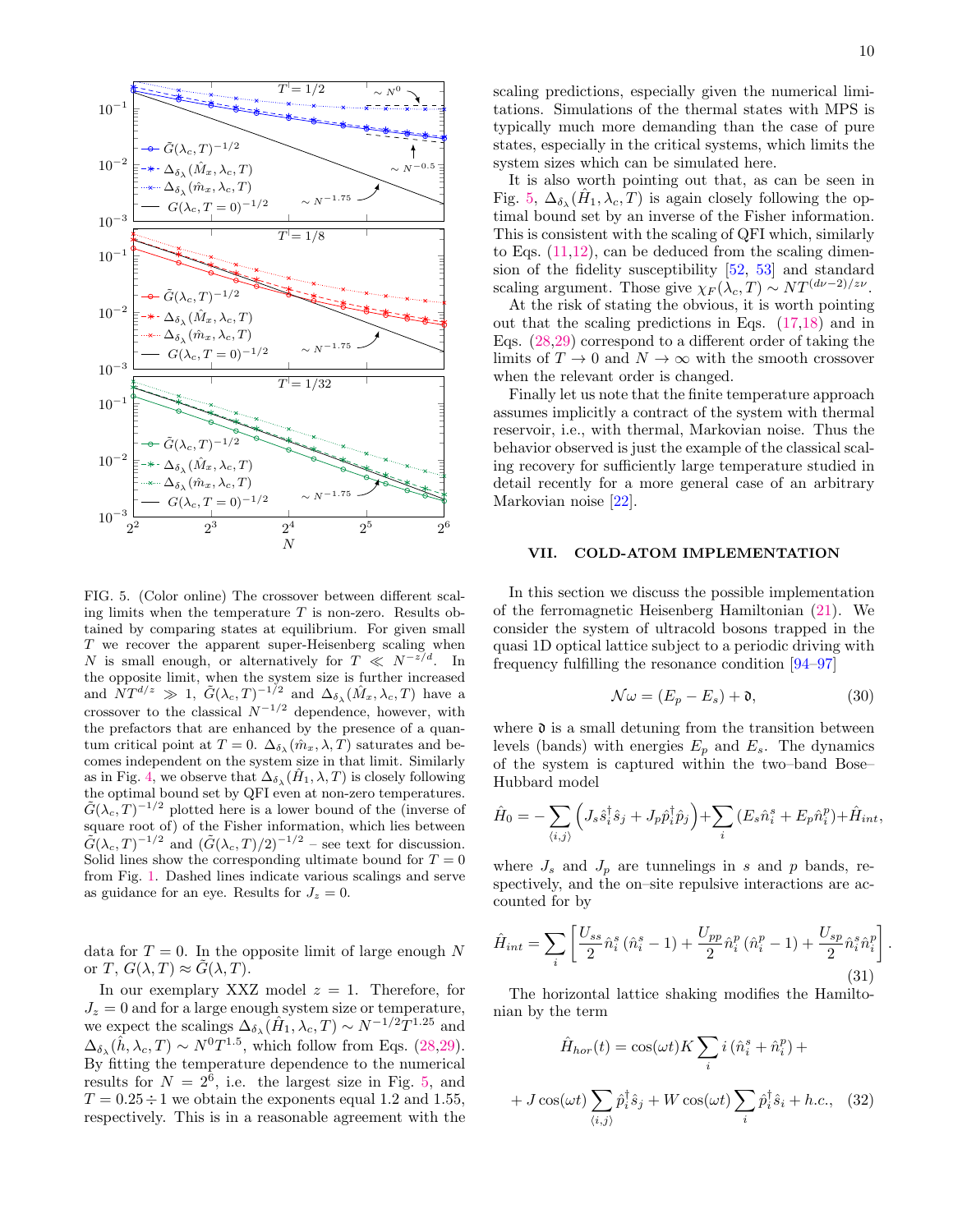where the constants  $K, J, W$  depend on the amplitude of the periodic driving. The modulation of the intensity of the laser field forming the optical lattice causes the on–site energies to oscillate with amplitudes  $\Delta_s$  and  $\Delta_p$ at frequency  $\omega_v$ .

$$
\hat{H}_{ver}(t) = \cos(\omega_v t) \sum_i (\Delta_s \hat{n}_i^s + \Delta_p \hat{n}_i^p).
$$
 (33)

We shall assume  $\omega_v = \omega$  in the following for simplicity. The long–time dynamics of the system  $H_0 + H_{hor}(t)$  +  $H_{ver}(t)$  with  $\mathcal{N}=3$  is described by the effective timeaveraged Hamiltonian

<span id="page-10-1"></span>
$$
\hat{H}_{eff} = \sum_{i} \left( J_{sp}^{+} (\hat{p}_i^{\dagger} \hat{s}_{i+1} + \hat{p}_i \hat{s}_{i+1}^{\dagger}) + J_{sp}^{-} (\hat{p}_{i+1}^{\dagger} \hat{s}_i + \hat{p}_{i+1} \hat{s}_i^{\dagger}) \right) \n+ \sum_{\langle i,j \rangle} \left( J_{s}^{\text{ren}} \hat{s}_i^{\dagger} \hat{s}_j + J_{p}^{\text{ren}} \hat{p}_i^{\dagger} \hat{p}_j \right) + W_{sp} \sum_{i} (\hat{p}_i^{\dagger} \hat{s}_i + \hat{p}_i \hat{s}_i^{\dagger}) + \hat{H}_{int}.
$$
\n(34)

The intra–band tunneling amplitudes are effectively  $J_{s,p}^{\text{ren}} = \mathcal{J}_0(K/\omega)J_{s,p}$ , where  $\mathcal{J}_0(x)$  is a 0-order Bessel function [\[82,](#page-14-1) [87,](#page-14-5) [97\]](#page-14-13). Similarly, the shaking induced inter–band tunnelings are renormalized by factors dependent on higher order Bessel functions yielding  $J_{sp}^{\pm}$  and  $W_{sp}$  [\[98\]](#page-14-14). Finally, the energies of the s and p states differ only by the detuning  $\mathfrak d$ . It is now assumed that  $K/\omega = x_0 + \epsilon$  (with  $|\epsilon| \ll x_0$ ) where  $x_0$  is the first zero of  $\mathcal{J}_0$  so that the hopping within the s and p bands is strongly suppressed.

We are interested in the physics of excitations close to the ground state of Eq. [\(34\)](#page-10-1) with the unit filling in the strongly interacting regime. The Hamiltonian  $\hat{H}_{eff}$ , within the second order of perturbation calculus becomes  $\hat{H}~=~-\hat{P}_{g}\hat{H}_{eff}\left(\hat{P}_{e}\hat{H}_{eff}\hat{P}_{e}-E\right)^{-1}\hat{H}_{eff}\hat{P}_{g}, \,\,\hbox{where} \,\,\,\hat{P}_{g}$ projects on the subspace of singly occupied states and  $\hat{P}_e = 1 - \hat{P}_g$ . The condition  $\hat{n}_i^s + \hat{n}_i^p = 1$ , which holds in the low energy subspace, enables one to define a spin 1/2 degree of freedom at each lattice site leading to Hamilto-nian [\(21\)](#page-5-1) with  $\lambda \propto W_{sp} \propto \left( (\Delta_p - \Delta_s)/\omega \right)^2$  and parameter  $J_z$  depending on the values of  $\epsilon$  and  $\mathfrak{d}$ . Then the spin system in Eq. [\(21\)](#page-5-1) effectively describes the excitations in the Mott space of the both laterally and vertically shaken optical lattice.

### <span id="page-10-0"></span>VIII. CONCLUSIONS

Let us summarize our findings. We have discussed two approaches to quantum estimation of a parameter, approaches that give seemingly different predictions. This difference becomes apparent close to the critical phase transition points. In the first approach, referred to as a rotation scenario, the system is compared with its copy rotated by the parameter dependent dynamics. The ultimate limit in this case is known as the Heisenberg limit. The second approach relies on the overlap of ground states of the system at slightly different values of the parameter. Here one may often arrive at an apparent super-Heisenberg scaling close to criticality.

The main result of our work is to provide an unified picture that links these two approaches. The necessary ingredient is an observation that the physical comparison of ground states at different parameter values can be operationally realized in an adiabatic evolution only. Under this assumption we provide an argument that both approaches yield essentially the same scaling, consistent with the Heisenberg limit when this time factor is taken into account. In effects we obtain a straightforward generalization of the argument of  $[11–15]$  $[11–15]$ , valid for time independent systems, to an adiabatic evolution.

Importantly, our finding should hold for a broad class of a quantum many-body systems (in one or more spacial dimensions), with a particular focus on the second-order quantum critical points. As a by product we identify the optimal observable that reveals the optimal scaling in the adiabatic limit - it is identified as a part of the Hamiltonian coupled to the parameter (i.e.  $H_1$  in [\(10\)](#page-2-1)).

The general result has been confirmed in a detailed study of the ferromagnetic Heisenberg Hamiltonian. On one side it forms a "minimal" Hamiltonian that reveals an apparent super-Heisenberg scaling with global magnetization as the optimal observable. We have shown that this "super-Heisenberg" behavior is quite robust with respect to detuning from the critical point as well as temperature. Yet, as verified in our numerical study, the time needed for measurement of the overlap (i.e. performing the necessary time evolution) leads to the recovery of the Heisenberg scaling in total agreement with the rotation scenario.

The standard metrological approach claims that the scaling may grow with the range of the interaction involving the unknown parameter [\[10\]](#page-12-7), i.e. super-Heisenberg behavior is in general possible if we replace the onebody operators in Eq. [\(10\)](#page-2-1) by multiple many-body terms. However, that may reduce the possible gap in the system and therefore affect the time needed to physically realize ground states the fidelity of which is supposed to be measured. The viewpoint developed here is that any super-Heisenberg claim must be accompanied by a careful analysis not only of system size scaling but also the time needed to prepare a given measurement.

Specifically, cold atomic systems offer direct measurements of the fidelity susceptibility without necessity of the unitary rotation by means of the Bragg spectroscopy. That may allow to break the "unitary rotation paradigm" although the careful analysis of a specific experiment is needed before giving the definite answer. In particular, high frequency resolution in Bragg spectroscopy and importance of low frequencies for fidelity susceptibility necessitates a sufficiently long time of measurement. The discussion of that point is beyond the scope of the present paper. Similar remarks may be addressed to "swap measurement" (see the appendix A where this idea is developed) that also does not involve "unitary rotation".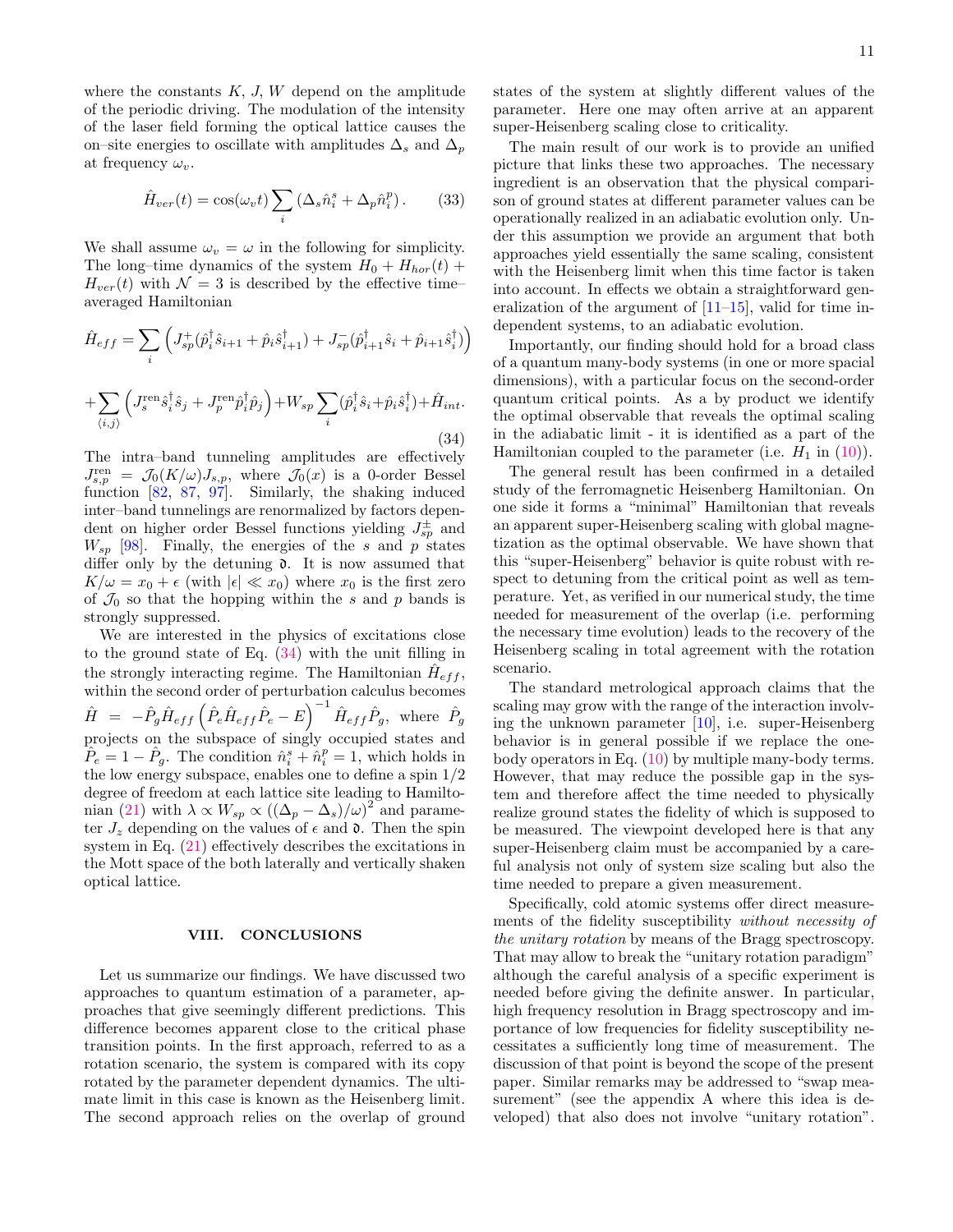So while we have not provided all the answers leaving some place for future investigations, we believe that we were able at least to understand the apparent discrepancy between the unitary rotation approach and fidelity susceptibility behavior at criticality.

#### ACKNOWLEDGMENTS

We are grateful to Bogdan Damski and Jacek Dziarmaga for numerous discussions and hints. P. S. and J. Z. acknowledge support by PL-Grid Infrastructure and EU project the EU H2020-FETPROACT-2014 Project QUIC No.641122, while P. H. acknowledges the support of the ERC AdG QOLAPS project. This research has been supported by National Science Centre (Poland) under projects 2011/01/B/ST2/05459 (P.H.), 2015/19/B/ST2/01028 (P.S.), 2016/21/B/ST2/01086 (J.Z.) and 2013/09/B/ST3/00239 (M.M.R.).

# <span id="page-11-0"></span>Appendix A: An universal quadratic estimator for pure states

Consider an arbitrary Hamiltonian  $H(\lambda)$  and suppose that we have significant reasons to believe that  $\lambda$  is critical, but for technical reasons it is difficult to prove it. In particular, there is no linear estimator known – like the two observables discussed in the main text – that could provide an accuracy close to the limit of Fisher information scaling. The question is whether there is any way to design an experiment that would allow to circumvent the above difficulty. To answer this affirmatively, we shall provide a simple estimator, quadratic in terms of the interaction involved, which however remains relatively simple and, at least in principle, can be detected with the present state of the art technology of optical lattices.

Let us assume that apart from  $|\Psi(\lambda + \delta_{\lambda})\rangle$ , experimentalist can also prepare the state at the critical point  $|\Psi(\lambda)\rangle$ . Now, it is known that  $\mathcal{F}^2$  – the square of fidelity in Eq.  $(9)$  between the two above states – can be detected using the so called universal quantum estimator [\[99,](#page-14-15) [100\]](#page-14-16), which is measurable involving at most quadratic interaction among elementary qubits corresponding to the series of independent Hong-Ou-Mandel type measurements [\[101\]](#page-14-17). The main idea behind it is to measure the quantity  $Tr(\hat{\rho}\hat{\sigma})$ , which is the mean value of the *swap* observable (defined below) jointly measured on the product state  $\rho \otimes \hat{\sigma}$ . The first experiment of this type has been performed relatively long time ago on two copies of the same state of the polarization-entangled photon pairs, which aimed at estimation of Renyi-2 entropy to show that violation of suitable inequality can serve as entanglement

detector [\[102\]](#page-14-18).

Consider the *swap* operator  $\hat{S}$  which by definition acts as  $\hat{S}|i\rangle|j\rangle = |j\rangle|i\rangle$  on  $\mathcal{H} \otimes \mathcal{H}$ . Alternatively, it can be represented as

$$
\hat{S} = \hat{\mathbb{1}}_{\mathcal{H}} \otimes \hat{\mathbb{1}}_{\mathcal{H}} - 2\hat{P}^{asym} \mathbb{1}_{\mathcal{H} \otimes \mathcal{H}},\tag{A1}
$$

where  $\hat{P}^{asym}$  is the projector on the antisymmetric subspace of  $\mathcal{H} \otimes \mathcal{H}$ . Then the obvious observable which measures  $\mathcal{F}^2$  is

<span id="page-11-2"></span>
$$
\hat{A}_{swap} = \hat{S}^{\otimes N} = \hat{\mathbb{1}}_{\mathcal{H}^{\otimes N}} \otimes \hat{\mathbb{1}}_{\mathcal{H}^{\otimes N}} - 2\hat{P}_{\mathcal{H}^{\otimes N} \otimes \mathcal{H}^{\otimes N}}^{\text{asym}} \quad \text{(A2)}
$$

acting on the "quadratic" state  $|\Phi\rangle = |\Psi(\lambda)\rangle \otimes |\Psi(\lambda+\delta_{\lambda})\rangle$ composed of 2N elementary subsystems, where each  $\hat{S}$ acts on one element of, respectively, first and second pure states. The above measurement corresponds to coupling each elementary subsystem of the first chain of  $N$  spins, with the corresponding subsystem of the second chain and performing the measurement by projecting it on the antisymmetric subspace and then multiply the results. This gives the overall results of  $+1$  ( $-1$ ) when the number of successive projections is even (odd).

Now it is an elementary exercise to see that in this case the error propagation formula of Eq. [\(3\)](#page-0-4) takes the form

<span id="page-11-1"></span>
$$
\Delta_{\delta_{\lambda}}(\hat{A}_{swap}, \lambda) = \frac{1}{\sqrt{2\chi_F(\lambda)}} = \sqrt{\frac{2}{G(\lambda)}},
$$
 (A3)

where we employ Eq. [\(8\)](#page-1-2) and  $\hat{A}^2_{swap} = \hat{\mathbb{1}}$ . The error propagation formula in Eq. [\(A3\)](#page-11-1) is then only by a factor of two worse then the best possible linear estimator. Therefore, we got a quadratic estimator that reproduces – up to the constant factor – the scaling in  $N$  of the best possible linear one. Note that applying the above procedure to the original unitary perturbation scheme (like in eg. [\[9,](#page-12-6) [27,](#page-12-17) [43\]](#page-13-21)) can not surpass the Heisenberg limit, since the whole scheme may be simulated as a measurement of some new observable on the  $|\Psi(\lambda)\rangle$  alone which is known to obey the limit as long as the part of the Hamiltonian with unknown parameter  $\lambda$  is fully local, see [\[13,](#page-12-29) [14,](#page-12-31) [16\]](#page-12-9).

Now the question is: can we employ the above approach for the case of bosonic lattices considered in Sec. [VII?](#page-9-0) Fortunately, the answer is, at least in principle, affirmative. Indeed, very recently it has been shown how to directly perform the measurement of the swap observable on the bosonic lattices [\[103](#page-14-19)[–106\]](#page-14-20) where the authors designed the beam-splitter type of interaction as a tunneling coupling between two optical lattices, followed by the measurement of the parity of the on-site occupation numbers. This guarantees that the observable in Eq.  $(A2)$ , which is crucial for the experimental application of the formula [\(A3\)](#page-11-1) can be directly measured on the optical system with an effective spin Hamiltonian having the critical parameter introduced by lattice shaking.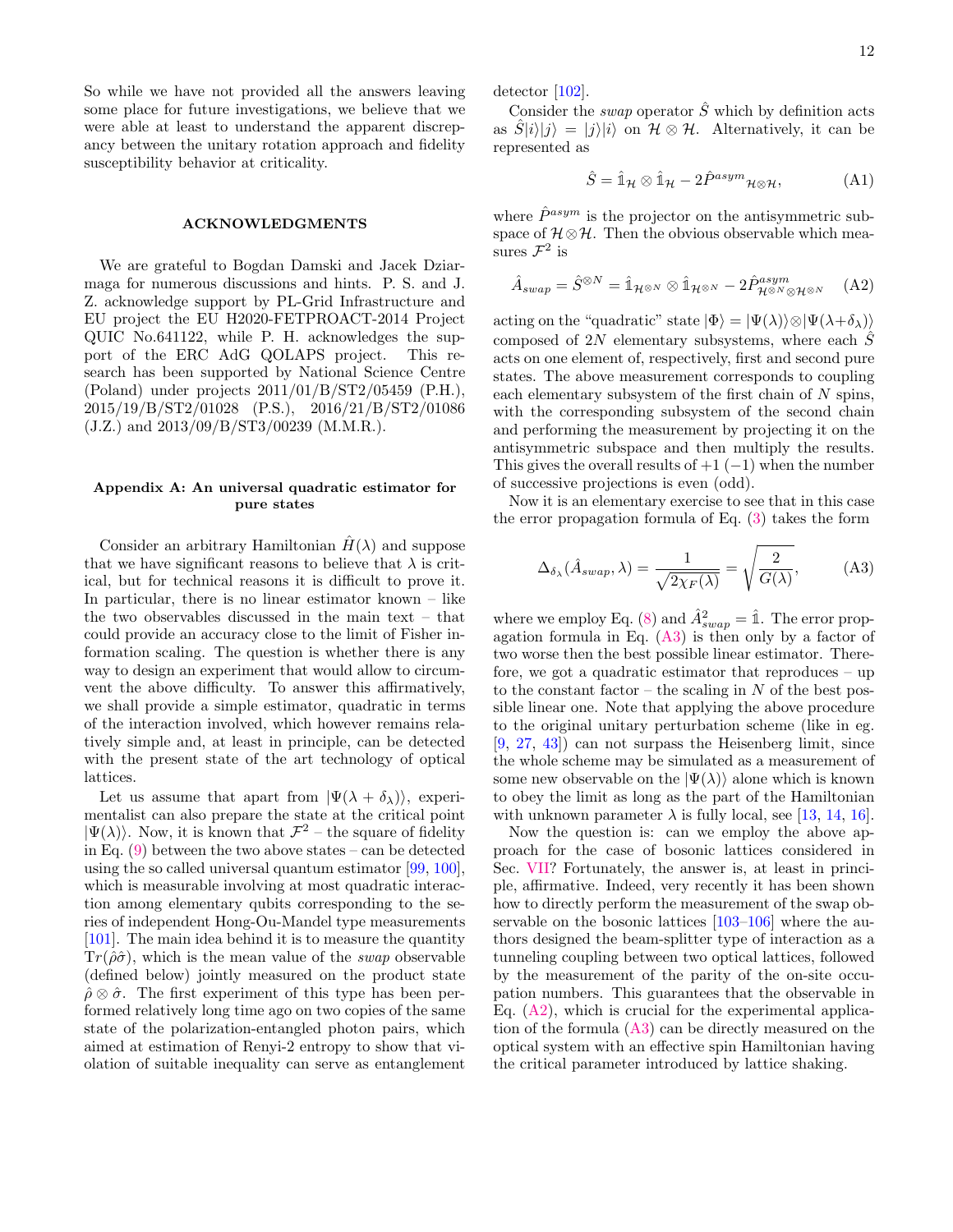- <span id="page-12-0"></span>[1] C. M. Caves, Phys. Rev. D 23, 1693 (1981), URL [http:](http://link.aps.org/doi/10.1103/PhysRevD.23.1693) [//link.aps.org/doi/10.1103/PhysRevD.23.1693](http://link.aps.org/doi/10.1103/PhysRevD.23.1693).
- [2] D. J. Wineland, J. J. Bollinger, W. M. Itano, F. L. Moore, and D. J. Heinzen, Phys. Rev. A 46, R6797 (1992), URL [http://link.aps.org/doi/10.](http://link.aps.org/doi/10.1103/PhysRevA.46.R6797) [1103/PhysRevA.46.R6797](http://link.aps.org/doi/10.1103/PhysRevA.46.R6797).
- <span id="page-12-3"></span>[3] S. L. Braunstein and C. M. Caves, Phys. Rev. Lett. 72, 3439 (1994), URL [https://link.aps.org/doi/10.](https://link.aps.org/doi/10.1103/PhysRevLett.72.3439) [1103/PhysRevLett.72.3439](https://link.aps.org/doi/10.1103/PhysRevLett.72.3439).
- <span id="page-12-1"></span> $[4]$  V. Giovannetti, S. Lloyd, and L. Maccone, Science **306**, 1330  $(2004)$ , ISSN 0036-8075, Science **306**, 1330 (2004), ISSN 0036-8075, http://science.sciencemag.org/content/306/5700/1330.full.pdf, URL [http://science.sciencemag.org/content/306/](http://science.sciencemag.org/content/306/5700/1330) [5700/1330](http://science.sciencemag.org/content/306/5700/1330).
- <span id="page-12-2"></span>[5] A. Uhlmann, Reports on Mathematical Physics 9, 273 (1976), ISSN 0034-4877, URL [http:](http://www.sciencedirect.com/science/article/pii/0034487776900604) [//www.sciencedirect.com/science/article/pii/](http://www.sciencedirect.com/science/article/pii/0034487776900604) [0034487776900604](http://www.sciencedirect.com/science/article/pii/0034487776900604).
- <span id="page-12-4"></span>[6] M. M. Taddei, B. M. Escher, L. Davidovich, and R. L. de Matos Filho, Phys. Rev. Lett. 110, 050402 (2013), URL [https://link.aps.org/doi/10.](https://link.aps.org/doi/10.1103/PhysRevLett.110.050402) [1103/PhysRevLett.110.050402](https://link.aps.org/doi/10.1103/PhysRevLett.110.050402).
- <span id="page-12-5"></span>[7] V. Giovannetti, S. Lloyd, and L. Maccone, Nature Photonics 5, 222 EP (2011), review Article, URL [http:](http://dx.doi.org/10.1038/nphoton.2011.35) [//dx.doi.org/10.1038/nphoton.2011.35](http://dx.doi.org/10.1038/nphoton.2011.35).
- [8] G. Tóth and I. Apellaniz, J. Phys. A 47, 424006 (2014), URL [http://stacks.iop.org/1751-8121/47/i=42/a=](http://stacks.iop.org/1751-8121/47/i=42/a=424006) [424006](http://stacks.iop.org/1751-8121/47/i=42/a=424006).
- <span id="page-12-6"></span>[9] R. Demkowicz-Dobrzanski, M. Jarzyna, and J. Kolodynski, Progress in Optics 60, 345 (2015), URL [http://www.sciencedirect.com/science/article/](http://www.sciencedirect.com/science/article/pii/S0079663815000049) [pii/S0079663815000049](http://www.sciencedirect.com/science/article/pii/S0079663815000049).
- <span id="page-12-7"></span>[10] S. M. Roy and S. L. Braunstein, Phys. Rev. Lett. 100, 220501 (2008), URL [http://link.aps.org/doi/](http://link.aps.org/doi/10.1103/PhysRevLett.100.220501) [10.1103/PhysRevLett.100.220501](http://link.aps.org/doi/10.1103/PhysRevLett.100.220501).
- <span id="page-12-8"></span>[11] S. Boixo, S. T. Flammia, C. M. Caves, and J. Geremia, Phys. Rev. Lett. 98, 090401 (2007), URL [http://link.](http://link.aps.org/doi/10.1103/PhysRevLett.98.090401) [aps.org/doi/10.1103/PhysRevLett.98.090401](http://link.aps.org/doi/10.1103/PhysRevLett.98.090401).
- [12] V. Giovannetti, S. Lloyd, and L. Maccone, Phys. Rev. Lett. 96, 010401 (2006), URL [https://link.aps.org/](https://link.aps.org/doi/10.1103/PhysRevLett.96.010401) [doi/10.1103/PhysRevLett.96.010401](https://link.aps.org/doi/10.1103/PhysRevLett.96.010401).
- <span id="page-12-29"></span>[13] A. De Pasquale, D. Rossini, P. Facchi, and V. Giovannetti, Phys. Rev. A 88, 052117 (2013), URL [http:](http://link.aps.org/doi/10.1103/PhysRevA.88.052117) [//link.aps.org/doi/10.1103/PhysRevA.88.052117](http://link.aps.org/doi/10.1103/PhysRevA.88.052117).
- <span id="page-12-31"></span>[14] M. Skotiniotis, P. Sekatski, and W. Dür, New Journal of Physics 17, 073032 (2015), URL [http://stacks.iop.](http://stacks.iop.org/1367-2630/17/i=7/a=073032) [org/1367-2630/17/i=7/a=073032](http://stacks.iop.org/1367-2630/17/i=7/a=073032).
- <span id="page-12-30"></span>[15] S. Pang and T. A. Brun, Phys. Rev. A 90, 022117 (2014), URL [https://link.aps.org/doi/10.](https://link.aps.org/doi/10.1103/PhysRevA.90.022117) [1103/PhysRevA.90.022117](https://link.aps.org/doi/10.1103/PhysRevA.90.022117).
- <span id="page-12-9"></span>[16] J. Fraisse and D. Braun, arXiv:1610.05974 (2016).
- <span id="page-12-10"></span>[17] R. Demkowicz-Dobrzanski, J. Kolodynski, and M. Guta, Nat. Comm. 3, 1063 (2012), URL <http://dx.doi.org/10.1038/ncomms2067>.
- <span id="page-12-11"></span>[18] S. Alipour, M. Mehboudi, and A. T. Rezakhani, Phys. Rev. Lett. 112, 120405 (2014), URL [https://link.](https://link.aps.org/doi/10.1103/PhysRevLett.112.120405) [aps.org/doi/10.1103/PhysRevLett.112.120405](https://link.aps.org/doi/10.1103/PhysRevLett.112.120405).
- [19] S. Alipour and A. T. Rezakhani, Phys. Rev. A 91, 042104 (2015), URL [https://link.aps.org/doi/10.](https://link.aps.org/doi/10.1103/PhysRevA.91.042104) [1103/PhysRevA.91.042104](https://link.aps.org/doi/10.1103/PhysRevA.91.042104).
- [20] A. Chenu, M. Beau, J. Cao, and A. del Campo, Phys.

Rev. Lett. 118, 140403 (2017), URL [https://link.](https://link.aps.org/doi/10.1103/PhysRevLett.118.140403) [aps.org/doi/10.1103/PhysRevLett.118.140403](https://link.aps.org/doi/10.1103/PhysRevLett.118.140403).

- [21] M. Beau and A. del Campo, Phys. Rev. Lett. 119, 010403 (2017), URL [https://link.aps.org/doi/10.](https://link.aps.org/doi/10.1103/PhysRevLett.119.010403) [1103/PhysRevLett.119.010403](https://link.aps.org/doi/10.1103/PhysRevLett.119.010403).
- <span id="page-12-12"></span>[22] R. Demkowicz-Dobrzański, J. Czajkowski, and P. Sekatski, Phys. Rev. X 7, 041009 (2017), URL [https:](https://link.aps.org/doi/10.1103/PhysRevX.7.041009) [//link.aps.org/doi/10.1103/PhysRevX.7.041009](https://link.aps.org/doi/10.1103/PhysRevX.7.041009).
- <span id="page-12-13"></span>[23] P. Hyllus, W. Laskowski, R. Krischek, C. Schwemmer, W. Wieczorek, H. Weinfurter, L. Pezzé, and A. Smerzi, Phys. Rev. A 85, 022321 (2012), URL [http://link.](http://link.aps.org/doi/10.1103/PhysRevA.85.022321) [aps.org/doi/10.1103/PhysRevA.85.022321](http://link.aps.org/doi/10.1103/PhysRevA.85.022321).
- <span id="page-12-14"></span>[24] G. Tóth, Phys. Rev. A 85, 022322 (2012), URL [http:](http://link.aps.org/doi/10.1103/PhysRevA.85.022322) [//link.aps.org/doi/10.1103/PhysRevA.85.022322](http://link.aps.org/doi/10.1103/PhysRevA.85.022322).
- <span id="page-12-15"></span>[25] R. Augusiak, J. Kołodyński, A. Streltsov, M. N. Bera, A. Acín, and M. Lewenstein, Phys. Rev. A 94, 012339 (2016), URL [http://link.aps.org/doi/](http://link.aps.org/doi/10.1103/PhysRevA.94.012339) [10.1103/PhysRevA.94.012339](http://link.aps.org/doi/10.1103/PhysRevA.94.012339).
- <span id="page-12-16"></span>[26] L. Czekaj, A. Przysiężna, M. Horodecki, and P. Horodecki, Phys. Rev. A 92, 062303 (2015), URL [http://link.aps.org/doi/10.1103/PhysRevA.](http://link.aps.org/doi/10.1103/PhysRevA.92.062303) [92.062303](http://link.aps.org/doi/10.1103/PhysRevA.92.062303).
- <span id="page-12-17"></span>[27] P. Hauke, M. Heyl, L. Tagliacozzo, and P. Zoller, Nat. Phys. 12, 778 (2016), URL [http://dx.doi.org/10.](http://dx.doi.org/10.1038/nphys3700) [1038/nphys3700](http://dx.doi.org/10.1038/nphys3700).
- <span id="page-12-18"></span>[28] I. Apellaniz, M. Kleinmann, O. Gühne, and G. Tóth, Phys. Rev. A 95, 032330 (2017), URL [https://link.](https://link.aps.org/doi/10.1103/PhysRevA.95.032330) [aps.org/doi/10.1103/PhysRevA.95.032330](https://link.aps.org/doi/10.1103/PhysRevA.95.032330).
- <span id="page-12-19"></span>[29] P. T. Ernst, S. Gotze, J. S. Krauser, K. Pyka, D.-S. Luhmann, D. Pfannkuche, and K. Sengstock, Nat Phys 6, 56 (2010), ISSN 1745-2473, URL [http://dx.doi.](http://dx.doi.org/10.1038/nphys1476) [org/10.1038/nphys1476](http://dx.doi.org/10.1038/nphys1476).
- <span id="page-12-20"></span>[30] D. Clément, N. Fabbri, L. Fallani, C. Fort, and M. Inguscio, J. Low Temp. Phys. 158, 5 (2010), URL [http:](http://dx.doi.org/10.1007/s10909-009-0040-7) [//dx.doi.org/10.1007/s10909-009-0040-7](http://dx.doi.org/10.1007/s10909-009-0040-7).
- <span id="page-12-21"></span>[31] M. Tsang, Phys. Rev. A 88, 021801 (2013), URL [https:](https://link.aps.org/doi/10.1103/PhysRevA.88.021801) [//link.aps.org/doi/10.1103/PhysRevA.88.021801](https://link.aps.org/doi/10.1103/PhysRevA.88.021801).
- <span id="page-12-22"></span>[32] T. Macrì, A. Smerzi, and L. Pezzè, Phys. Rev. A 94, 010102 (2016), URL [http://link.aps.org/doi/](http://link.aps.org/doi/10.1103/PhysRevA.94.010102) [10.1103/PhysRevA.94.010102](http://link.aps.org/doi/10.1103/PhysRevA.94.010102).
- <span id="page-12-23"></span>[33] U. Marzolino and T. Prosen, Phys. Rev. A 90, 062130 (2014), URL [http://link.aps.org/doi/10.](http://link.aps.org/doi/10.1103/PhysRevA.90.062130) [1103/PhysRevA.90.062130](http://link.aps.org/doi/10.1103/PhysRevA.90.062130).
- <span id="page-12-24"></span>[34] U. Marzolino and T. Prosen, Phys. Rev. A 93, 032306 (2016), URL [http://link.aps.org/doi/10.](http://link.aps.org/doi/10.1103/PhysRevA.93.032306) [1103/PhysRevA.93.032306](http://link.aps.org/doi/10.1103/PhysRevA.93.032306).
- <span id="page-12-25"></span>[35] M. A. Rajabpour, Phys. Rev. D **96**, 126007 (2017), URL [https://link.aps.org/doi/10.1103/PhysRevD.](https://link.aps.org/doi/10.1103/PhysRevD.96.126007) [96.126007](https://link.aps.org/doi/10.1103/PhysRevD.96.126007).
- <span id="page-12-26"></span>[36] D. Braun, G. Adesso, F. Benatti, R. Floreanini, U. Marzolino, M. W. Mitchell, and S. Pirandola, ArXiv e-prints (2017), 1701.05152.
- <span id="page-12-27"></span>[37] P. Zanardi and N. Paunković, Phys. Rev. E 74, 031123 (2006), URL [https://link.aps.org/doi/10.](https://link.aps.org/doi/10.1103/PhysRevE.74.031123) [1103/PhysRevE.74.031123](https://link.aps.org/doi/10.1103/PhysRevE.74.031123).
- [38] W.-L. You, Y.-W. Li, and S.-J. Gu, Phys. Rev. E 76, 022101 (2007), URL [http://link.aps.org/doi/](http://link.aps.org/doi/10.1103/PhysRevE.76.022101) [10.1103/PhysRevE.76.022101](http://link.aps.org/doi/10.1103/PhysRevE.76.022101).
- <span id="page-12-28"></span>[39] P. Zanardi, M. G. A. Paris, and L. Campos Venuti, Phys. Rev. A 78, 042105 (2008), URL [http://link.](http://link.aps.org/doi/10.1103/PhysRevA.78.042105) [aps.org/doi/10.1103/PhysRevA.78.042105](http://link.aps.org/doi/10.1103/PhysRevA.78.042105).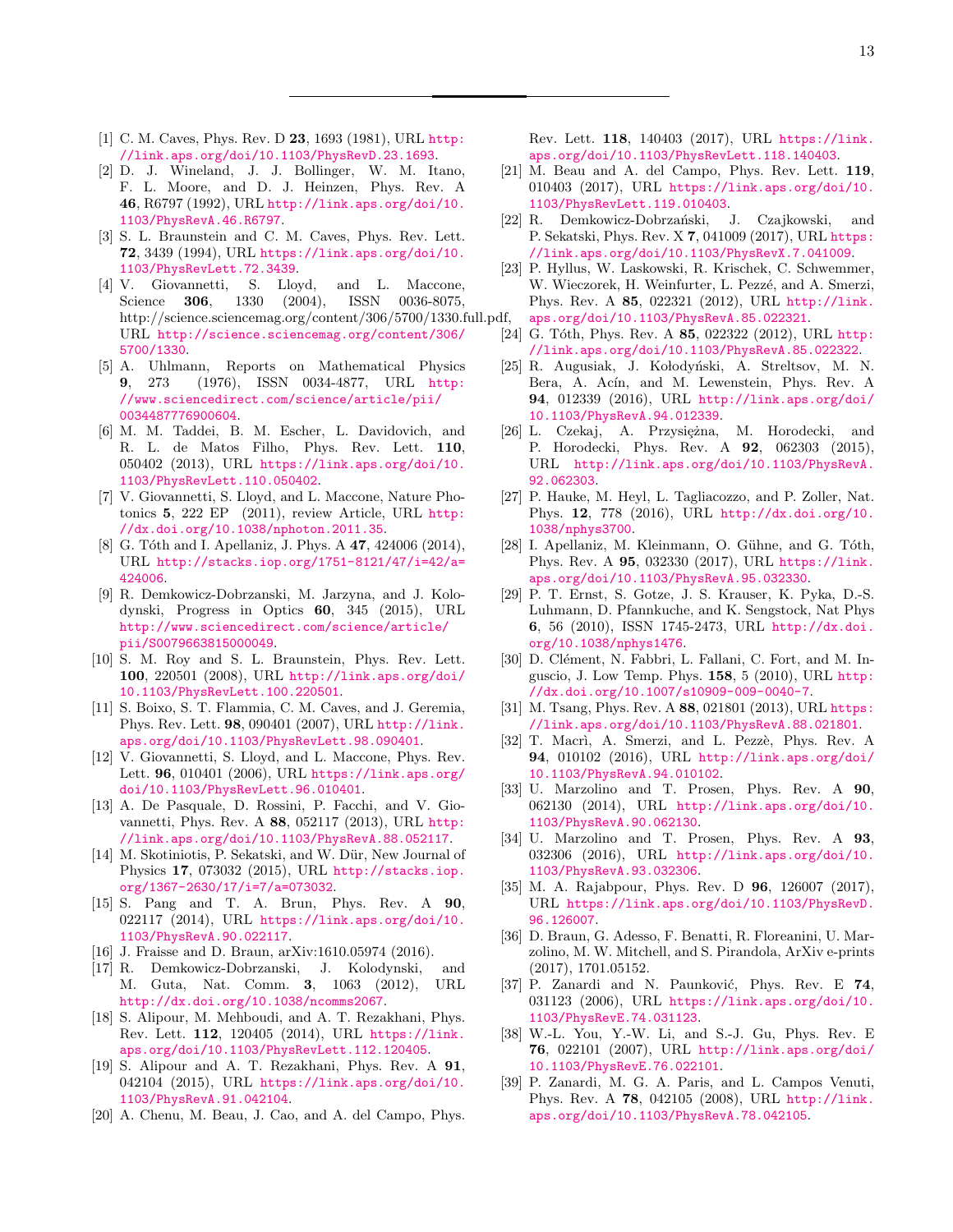- <span id="page-13-1"></span>[40] C. Invernizzi, M. Korbman, L. Campos Venuti, and M. G. A. Paris, Phys. Rev. A 78, 042106 (2008), URL [http://link.aps.org/doi/10.1103/PhysRevA.](http://link.aps.org/doi/10.1103/PhysRevA.78.042106) [78.042106](http://link.aps.org/doi/10.1103/PhysRevA.78.042106).
- [41] G. Salvatori, A. Mandarino, and M. G. A. Paris, Phys. Rev. A 90, 022111 (2014), URL [https://link.aps.](https://link.aps.org/doi/10.1103/PhysRevA.90.022111) [org/doi/10.1103/PhysRevA.90.022111](https://link.aps.org/doi/10.1103/PhysRevA.90.022111).
- [42] M. Bina, I. Amelio, and M. G. A. Paris, Phys. Rev. E 93, 052118 (2016), URL [https://link.aps.org/doi/](https://link.aps.org/doi/10.1103/PhysRevE.93.052118) [10.1103/PhysRevE.93.052118](https://link.aps.org/doi/10.1103/PhysRevE.93.052118).
- <span id="page-13-21"></span>[43] W. L. Boyajian, M. Skotiniotis, W. Dür, and B. Kraus, Phys. Rev. A 94, 062326 (2016), URL [https://link.](https://link.aps.org/doi/10.1103/PhysRevA.94.062326) [aps.org/doi/10.1103/PhysRevA.94.062326](https://link.aps.org/doi/10.1103/PhysRevA.94.062326).
- [44] M. Mehboudi, L. A. Correa, and A. Sanpera, Phys. Rev. A 94, 042121 (2016), URL [https://link.aps.](https://link.aps.org/doi/10.1103/PhysRevA.94.042121) [org/doi/10.1103/PhysRevA.94.042121](https://link.aps.org/doi/10.1103/PhysRevA.94.042121).
- <span id="page-13-0"></span>[45] I. Frérot and T. Roscilde, ArXiv e-prints (2017), 1707.08804.
- <span id="page-13-2"></span>[46] M. Hübner, Phys. Lett. A 179, 226 (1993), ISSN 0375-9601, URL [http://www.sciencedirect.com/science/](http://www.sciencedirect.com/science/article/pii/037596019390668P) [article/pii/037596019390668P](http://www.sciencedirect.com/science/article/pii/037596019390668P).
- <span id="page-13-3"></span>[47] L. Gong and P. Tong, Phys. Rev. B **78**, 115114 (2008), URL [https://link.aps.org/doi/10.1103/PhysRevB.](https://link.aps.org/doi/10.1103/PhysRevB.78.115114) [78.115114](https://link.aps.org/doi/10.1103/PhysRevB.78.115114).
- [48] S.-J. Gu, H.-M. Kwok, W.-Q. Ning, and H.-Q. Lin, Phys. Rev. B 77, 245109 (2008), URL [https://link.](https://link.aps.org/doi/10.1103/PhysRevB.77.245109) [aps.org/doi/10.1103/PhysRevB.77.245109](https://link.aps.org/doi/10.1103/PhysRevB.77.245109).
- <span id="page-13-4"></span>[49] S. Greschner, A. K. Kolezhuk, and T. Vekua, Phys. Rev. B 88, 195101 (2013), URL [https://link.aps.](https://link.aps.org/doi/10.1103/PhysRevB.88.195101) [org/doi/10.1103/PhysRevB.88.195101](https://link.aps.org/doi/10.1103/PhysRevB.88.195101).
- <span id="page-13-5"></span>[50] H. Zhou and J. P. Barjaktarevič, J. Phys. A 41, 412001 (2008).
- <span id="page-13-6"></span>[51] M. M. Rams and B. Damski, Phys. Rev. Lett. 106, 055701 (2011), URL [https://link.aps.org/doi/10.](https://link.aps.org/doi/10.1103/PhysRevLett.106.055701) [1103/PhysRevLett.106.055701](https://link.aps.org/doi/10.1103/PhysRevLett.106.055701). M. M. Rams and B. Damski, Phys. Rev. A 84, 032324 (2011), URL [https://link.aps.org/doi/10.](https://link.aps.org/doi/10.1103/PhysRevA.84.032324) [1103/PhysRevA.84.032324](https://link.aps.org/doi/10.1103/PhysRevA.84.032324).
- <span id="page-13-7"></span>[52] L. Campos Venuti and P. Zanardi, Phys. Rev. Lett. 99, 095701 (2007), URL [https://link.aps.org/doi/](https://link.aps.org/doi/10.1103/PhysRevLett.99.095701) [10.1103/PhysRevLett.99.095701](https://link.aps.org/doi/10.1103/PhysRevLett.99.095701).
- <span id="page-13-11"></span>[53] D. Schwandt, F. Alet, and S. Capponi, Phys. Rev. Lett. 103, 170501 (2009), URL [https://link.aps.org/doi/](https://link.aps.org/doi/10.1103/PhysRevLett.103.170501) [10.1103/PhysRevLett.103.170501](https://link.aps.org/doi/10.1103/PhysRevLett.103.170501).
- <span id="page-13-19"></span>[54] A. F. Albuquerque, F. Alet, C. Sire, and S. Capponi, Phys. Rev. B 81, 064418 (2010), URL [https://link.](https://link.aps.org/doi/10.1103/PhysRevB.81.064418) [aps.org/doi/10.1103/PhysRevB.81.064418](https://link.aps.org/doi/10.1103/PhysRevB.81.064418).
- <span id="page-13-8"></span>[55] V. Gritsev and A. Polkovnikov, in Understanding in Quantum Phase Transitions edited by L. Carr (Taylor & Francis, Boca Raton, 2010); arXiv:0910.3692.
- <span id="page-13-9"></span>[56] S. Sachdev, Quantum Phase Transitions (Cambridge University Press, Cambridge, U.K., 1999).
- <span id="page-13-31"></span>[57] S. L. Sondhi, S. M. Girvin, J. P. Carini, and D. Shahar, Rev. Mod. Phys. 69, 315 (1997), URL [https://link.](https://link.aps.org/doi/10.1103/RevModPhys.69.315) [aps.org/doi/10.1103/RevModPhys.69.315](https://link.aps.org/doi/10.1103/RevModPhys.69.315).
- <span id="page-13-10"></span>[58] M. A. Continentino, Quantum Scaling in Many-Body Systems (World Scientific Publishing, Singapore, 2001).
- <span id="page-13-12"></span>[59] C. De Grandi, V. Gritsev, and A. Polkovnikov, Phys. Rev. B 81, 012303 (2010), URL [https://link.aps.](https://link.aps.org/doi/10.1103/PhysRevB.81.012303) [org/doi/10.1103/PhysRevB.81.012303](https://link.aps.org/doi/10.1103/PhysRevB.81.012303). C. De Grandi, V. Gritsev, and A. Polkovnikov, Phys. Rev. B 81, 224301 (2010), URL [https://link.aps.](https://link.aps.org/doi/10.1103/PhysRevB.81.224301) [org/doi/10.1103/PhysRevB.81.224301](https://link.aps.org/doi/10.1103/PhysRevB.81.224301).
- <span id="page-13-13"></span>[60] Y. Chen, Z. D. Wang, Y. Q. Li, and F. C. Zhang, Phys.

Rev. B 75, 195113 (2007), URL [http://link.aps.org/](http://link.aps.org/doi/10.1103/PhysRevB.75.195113) [doi/10.1103/PhysRevB.75.195113](http://link.aps.org/doi/10.1103/PhysRevB.75.195113).

- <span id="page-13-14"></span>[61] B. Damski, Phys. Rev. E 87, 052131 (2013), URL [https://link.aps.org/doi/10.1103/PhysRevE.](https://link.aps.org/doi/10.1103/PhysRevE.87.052131) [87.052131](https://link.aps.org/doi/10.1103/PhysRevE.87.052131). B. Damski and M. M. Rams, Journal of Physics A: Mathematical and Theoretical 47, 025303 (2014),
	- URL [http://stacks.iop.org/1751-8121/47/i=2/a=](http://stacks.iop.org/1751-8121/47/i=2/a=025303) [025303](http://stacks.iop.org/1751-8121/47/i=2/a=025303).
- <span id="page-13-15"></span>[62] S. Knysh, Nature Communications 7, 12370 (2016).
- <span id="page-13-16"></span>[63] W. H. Zurek, U. Dorner, and P. Zoller, Phys. Rev. Lett. 95, 105701 (2005), URL [https://link.aps.org/doi/](https://link.aps.org/doi/10.1103/PhysRevLett.95.105701) [10.1103/PhysRevLett.95.105701](https://link.aps.org/doi/10.1103/PhysRevLett.95.105701).
- [64] J. Dziarmaga, Adv. Phys. **59**, 1063 (2010), URL [http:](http://dx.doi.org/10.1080/00018732.2010.514702) [//dx.doi.org/10.1080/00018732.2010.514702](http://dx.doi.org/10.1080/00018732.2010.514702).
- <span id="page-13-17"></span>[65] A. Polkovnikov, K. Sengupta, A. Silva, and M. Vengalattore, Rev. Mod. Phys. 83, 863 (2011), URL [https:](https://link.aps.org/doi/10.1103/RevModPhys.83.863) [//link.aps.org/doi/10.1103/RevModPhys.83.863](https://link.aps.org/doi/10.1103/RevModPhys.83.863).
- <span id="page-13-18"></span>[66] J. Cardy, Scaling and renormalization in statistical physics, vol. 5 (Cambridge university press, 1996).
- <span id="page-13-20"></span>[67] W.-L. You, Y.-W. Li, and S.-J. Gu, Phys. Rev. E 76, 022101 (2007), URL [https://link.aps.org/doi/10.](https://link.aps.org/doi/10.1103/PhysRevE.76.022101) [1103/PhysRevE.76.022101](https://link.aps.org/doi/10.1103/PhysRevE.76.022101).
- <span id="page-13-22"></span>[68] S. Deffner and S. Campbell, Journal of Physics A: Mathematical and Theoretical 50, 453001 (2017), URL [http:](http://stacks.iop.org/1751-8121/50/i=45/a=453001) [//stacks.iop.org/1751-8121/50/i=45/a=453001](http://stacks.iop.org/1751-8121/50/i=45/a=453001).
- <span id="page-13-23"></span>[69] Following [\[70\]](#page-13-24) consider the cluster-Ising spin chain  $H_0 =$  $-\sum_{n}(2\sigma_n^z\sigma_{n+1}^z+\sigma_n^x-\sigma_n^z\sigma_{n+1}^x\sigma_{n+2}^z)$  which is critical and has GHZ state as the ground state. Now, the relevant perturbation aligned with this state is  $H_1 = -\sum_n h_n =$  $-\sum_n \sigma_n^z$ . In such system  $z = 2$  and  $[h] = 0$ .
- <span id="page-13-24"></span>[70] M. M. Wolf, G. Ortiz, F. Verstraete, and J. I. Cirac, Phys. Rev. Lett. 97, 110403 (2006), URL [https://](https://link.aps.org/doi/10.1103/PhysRevLett.97.110403) [link.aps.org/doi/10.1103/PhysRevLett.97.110403](https://link.aps.org/doi/10.1103/PhysRevLett.97.110403).
- <span id="page-13-25"></span>[71] See for instance Eqs.  $(7-9)$  in Ref. [\[14\]](#page-12-31). In Eq.  $(8)$  we allow a small change of, say,  $\lambda_1$  to depend on time.
- <span id="page-13-26"></span>[72] I. Affleck and M. Oshikawa, Phys. Rev. B 60, 1038 (1999), URL [http://link.aps.org/doi/10.](http://link.aps.org/doi/10.1103/PhysRevB.60.1038) [1103/PhysRevB.60.1038](http://link.aps.org/doi/10.1103/PhysRevB.60.1038).
- <span id="page-13-27"></span>[73] L. Campos Venuti and P. Zanardi, Phys. Rev. Lett. 99, 095701 (2007), URL [http://link.aps.org/doi/](http://link.aps.org/doi/10.1103/PhysRevLett.99.095701) [10.1103/PhysRevLett.99.095701](http://link.aps.org/doi/10.1103/PhysRevLett.99.095701).
- <span id="page-13-34"></span>[74] J. Sirker, Phys. Rev. Lett. 105, 117203 (2010), URL [https://link.aps.org/doi/10.1103/PhysRevLett.](https://link.aps.org/doi/10.1103/PhysRevLett.105.117203) [105.117203](https://link.aps.org/doi/10.1103/PhysRevLett.105.117203).
- <span id="page-13-28"></span>[75] G. Sun, A. K. Kolezhuk, and T. Vekua, Phys. Rev. B 91, 014418 (2015), URL [http://link.aps.org/doi/](http://link.aps.org/doi/10.1103/PhysRevB.91.014418) [10.1103/PhysRevB.91.014418](http://link.aps.org/doi/10.1103/PhysRevB.91.014418).
- <span id="page-13-29"></span>[76] Experienced reader may wonder that for odd N the ground state is exactly degenerate at the critical point  $\lambda_c = 0$ , which leads to singularity in  $\chi_F$  if one uses Eq. [\(9\)](#page-2-4) directly. For simplicity of the discussion, we use even N in the numerics.
- <span id="page-13-30"></span>[77] In the perturbative regime of  $t\ll 1$  it is easy to see that  $\Delta_{\delta_{\lambda}}(\hat{H}_1, \lambda_c, t) \sim t^{-2}$ . Such region is not shown in Fig. [2.](#page-6-1)
- <span id="page-13-32"></span>[78] F. Verstraete, V. Murg, and J. I. Cirac, Advances in Physics 57, 143 (2008), URL [http://dx.doi.org/10.](http://dx.doi.org/10.1080/14789940801912366) [1080/14789940801912366](http://dx.doi.org/10.1080/14789940801912366).
- [79] U. Schollwock, Annals of Physics 326, 96 (2011), ISSN 0003-4916, URL [http://www.sciencedirect.](http://www.sciencedirect.com/science/article/pii/S0003491610001752) [com/science/article/pii/S0003491610001752](http://www.sciencedirect.com/science/article/pii/S0003491610001752).
- <span id="page-13-33"></span>[80] J. Haegeman, J. I. Cirac, T. J. Osborne, I. Pižorn, H. Verschelde, and F. Verstraete, Phys. Rev. Lett.